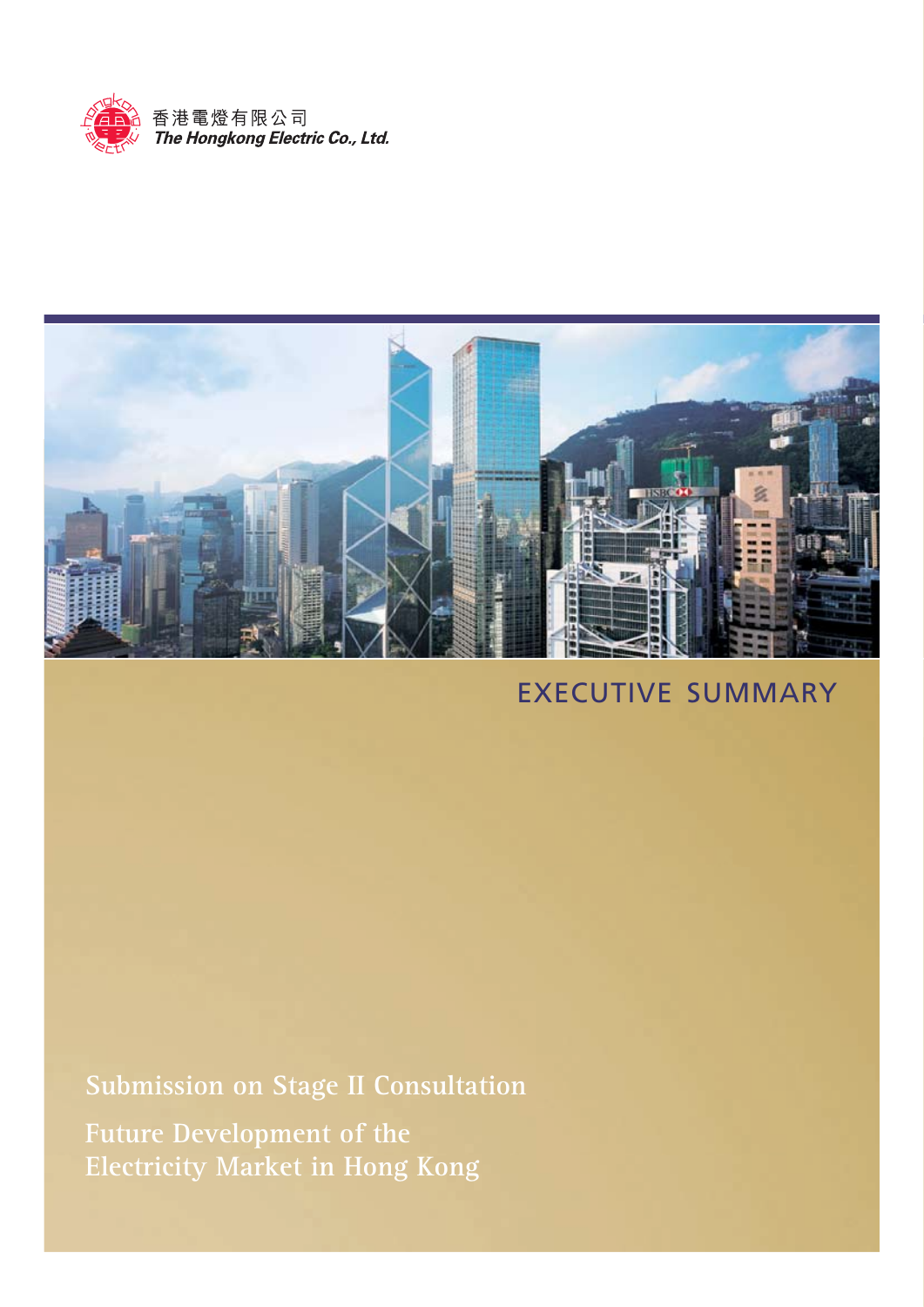## **1 Introduction**

The Hongkong Electric Co., Ltd. (HEC) is pleased to provide this submission in response to the Government's Stage II Consultation Paper on the Future Development of the Electricity Market in Hong Kong.

For convenience, this submission comprises four broad parts:

| <b>Section</b>   | <b>Topic</b>                                                                             |  |
|------------------|------------------------------------------------------------------------------------------|--|
| Section 2        | Executive summary                                                                        |  |
| Section 3        | Outline of HEC's views on balancing priorities                                           |  |
| Section 4        | Policy objectives                                                                        |  |
| Sections 5 to 17 | HEC's submission on individual items raised in the<br><b>Stage II Consultation Paper</b> |  |

As discussed further in section 2 below, HEC makes this submission in good faith as a contribution to the valid public debate about the future of Hong Kong's electricity market. However, HEC participates in the consultation processes and makes this submission without prejudice to its rights in connection with the Scheme of Control Agreement (SCA) and the extension of the SCA.

Queries in relation to this submission should be directed in the first instance to:

Mr. CT Wan Director and General Manager (Corporate Development) The Hongkong Electric Co., Ltd.

Address: Hongkong Electric Centre 44 Kennedy Road, Hong Kong

Phone No.: 2843 3325

Fax No.: 3157 1881

Email Address: ctwan@hec.com.hk

For details of the Full Submission, please visit Hongkong Electric's web site at http://www.heh.com.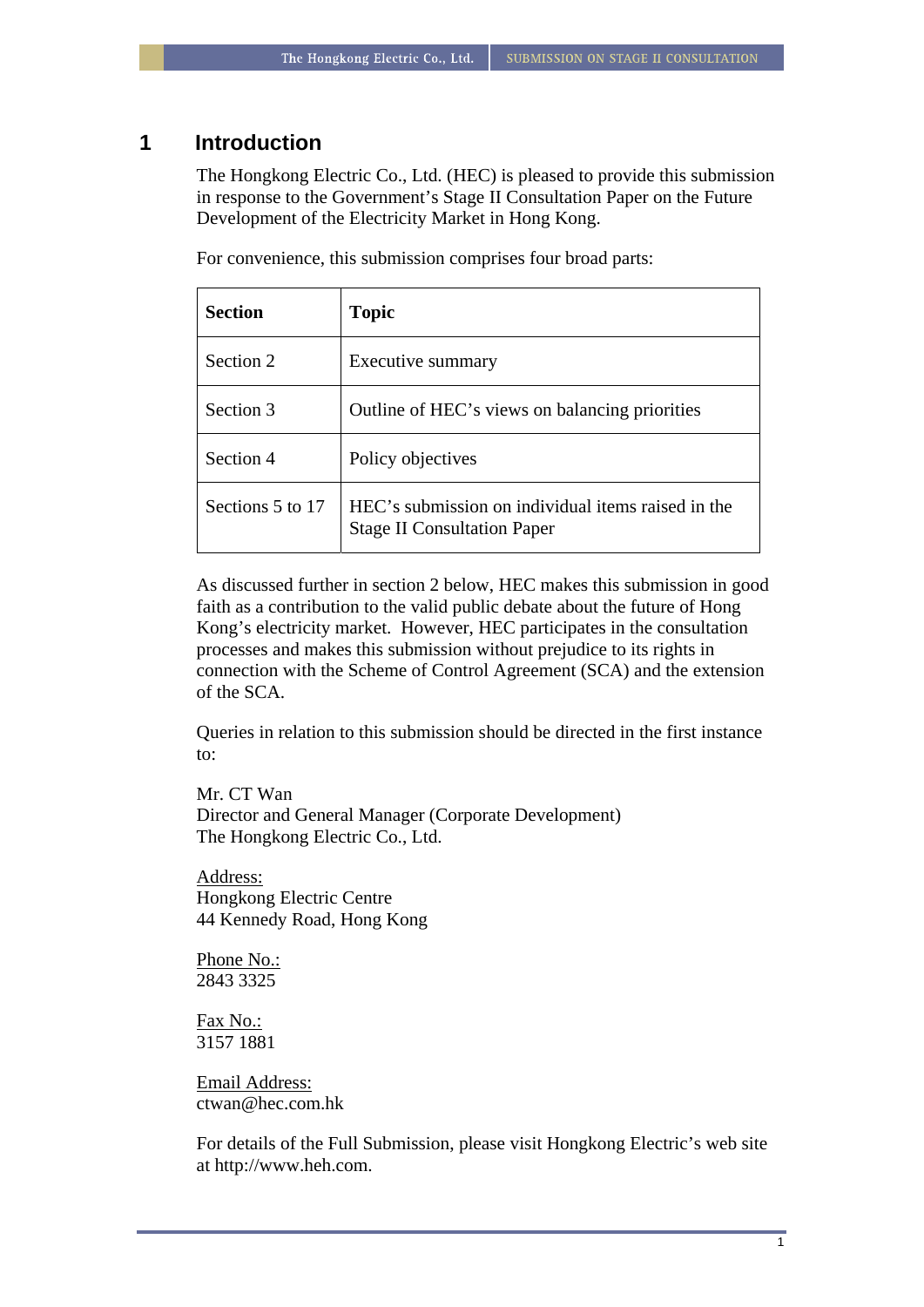# **2 Executive Summary**

## **2.1 Summary**

Hong Kong has enjoyed reliable electricity supply for so long, it is easy to take for granted. This is not luck. It is because the SCA has provided a fair, balanced and simple regulatory environment. As a result, HEC has invested tens of billions of dollars of its shareholders' funds in building and maintaining the electricity system in Hong Kong. Unlike in many other countries, the Government does not subsidise the electricity sector.

However, for HEC to continue investing, it must have investment certainty - it must be able to earn a reasonable return and recover its investment in the future. Yet the Government proposes to radically overhaul the SCA regime that has served Hong Kong so well. These proposals introduce an unacceptable level of regulatory risk.

The Government's proposals raise a complex set of inter-related issues. As will be evident from the balance of this submission. HEC has carefully considered each issue, both in isolation and in the context of their overall impact. Where HEC disagrees with a proposal, it has provided detailed analysis and reasoning.

The shortcoming seen in the Government's proposals can be distilled into three fundamental issues:

- First, the proposed reductions in the term and current rate of return (ROR) introduce an unacceptable level of regulatory risk and are likely to disincentivise investment.
- Second, many of the proposals (most notably the environmental changes) are under-developed, lack of coherence and are likely to work against the Government's stated objectives.
- Third, the proposals envisage a total overhaul of existing market structures (for example, interconnection and grid access) without providing any detail or considering the many adverse impacts that would result. No cost/ benefit analysis of the proposals has been provided.

The Government's proposals fail to balance interests of various stakeholders. They will not deliver the policy objectives but will undermine the excellent reliability of Hong Kong's electricity system.

Altogether, the proposed package threatens to unhinge a system of balance and reciprocity that has served Hong Kong well for decades. HEC calls on the Government to recognise the need to retain the SCA regime in substantially its current form.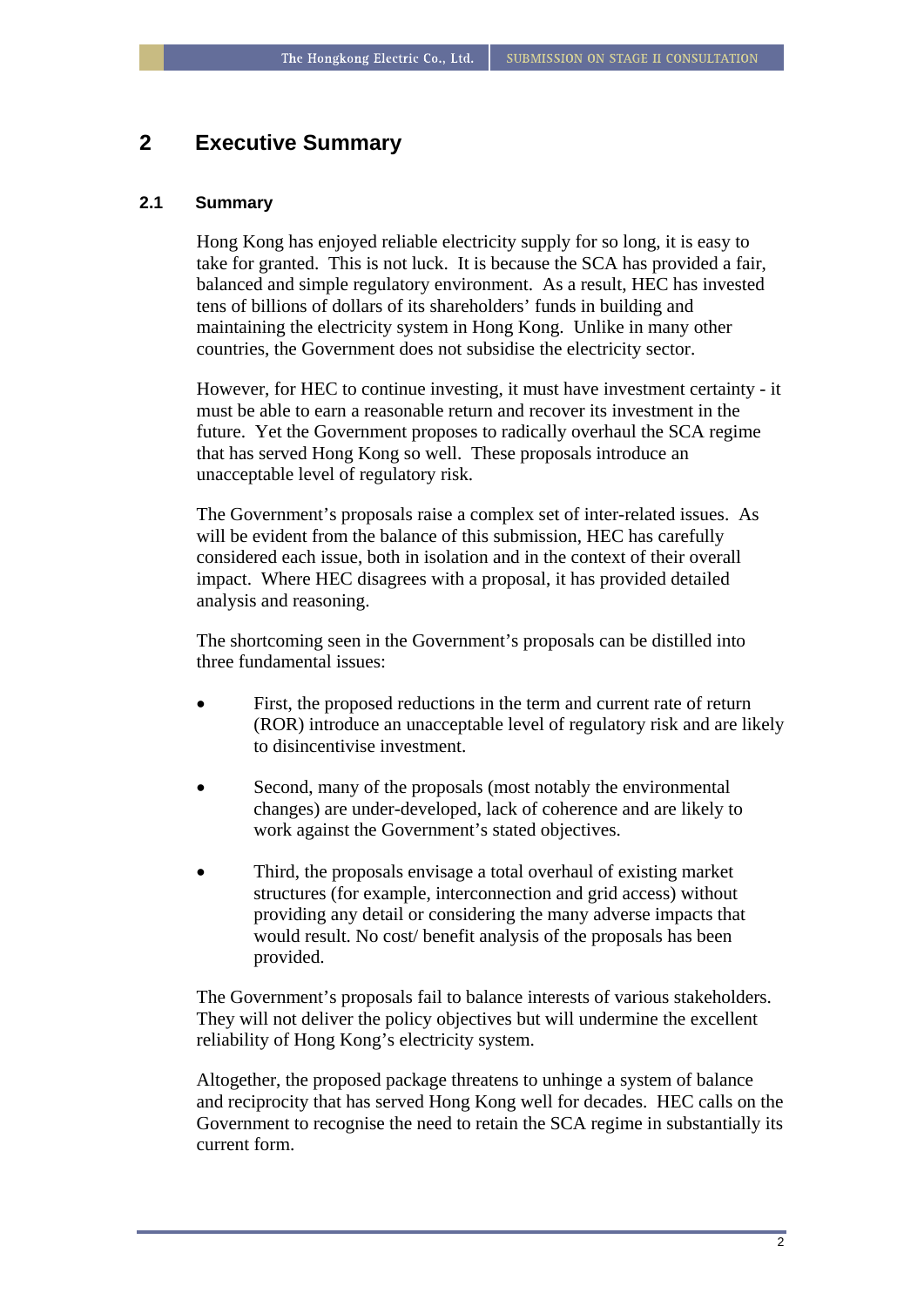**The Government's proposals introduce an unacceptable level of regulatory risk that will undermine investment and as a result, system reliability.** 

## **2.2 Good regulation is about achieving the right balance**

The essence of regulatory principles is about striking the right balance.

This is particularly so for utilities regulation. A power company's obligation to continuously invest in long life assets must be matched by a regulatory commitment in relation to those investments.

The fact that the current SCA has delivered the twin achievements of high reliability at reasonable tariffs shows that it strikes the necessary balance.

The Government is mistaken if it believes that its proposals are simply "tinkering" with or a refinement of the SCA. In fact, the proposals involve a radical reallocation of risk which fundamentally undermines the regulatory deal represented by the existing and previous SCAs. Every change proposed to the SCA either imposes a new obligation on HEC or removes regulatory certainty.

**The proposals do not achieve the right balance and, if implemented, will lead to an ineffective and inefficient regulatory regime.** 

## **2.3 Policy objectives**

 $\overline{a}$ 

#### *Enhancing the objectives and resolving tensions*

The policy objectives are the foundations of a regulatory regime. HEC agrees with the Government's stated objectives of reliable, safe and efficient supply at reasonable prices with minimal environmental impact.

*conflicts and inconsistent application".* However, these policy objectives can be enhanced in two ways.  $OECD<sup>2</sup>$  $OECD<sup>2</sup>$  $OECD<sup>2</sup>$ 

*"Clear specification of objectives is fundamental to all regulation."* 

**Australian Productivity Commission**<sup>[1](#page-3-0)</sup>

*"The inclusion of multiple objectives, however, increases the risks of* 

<span id="page-3-0"></span><sup>1</sup> Productivity Commission, *Review of the National Access Regime*, Report no. 17, AusInfo, Canberra (2001) p 124. 2 OECD, *The Objectives of Competition Law and Policy*, OECD Journal of Competition Law and

<span id="page-3-1"></span>Policy, vol 5, no. 1 (2003) pp 8-29.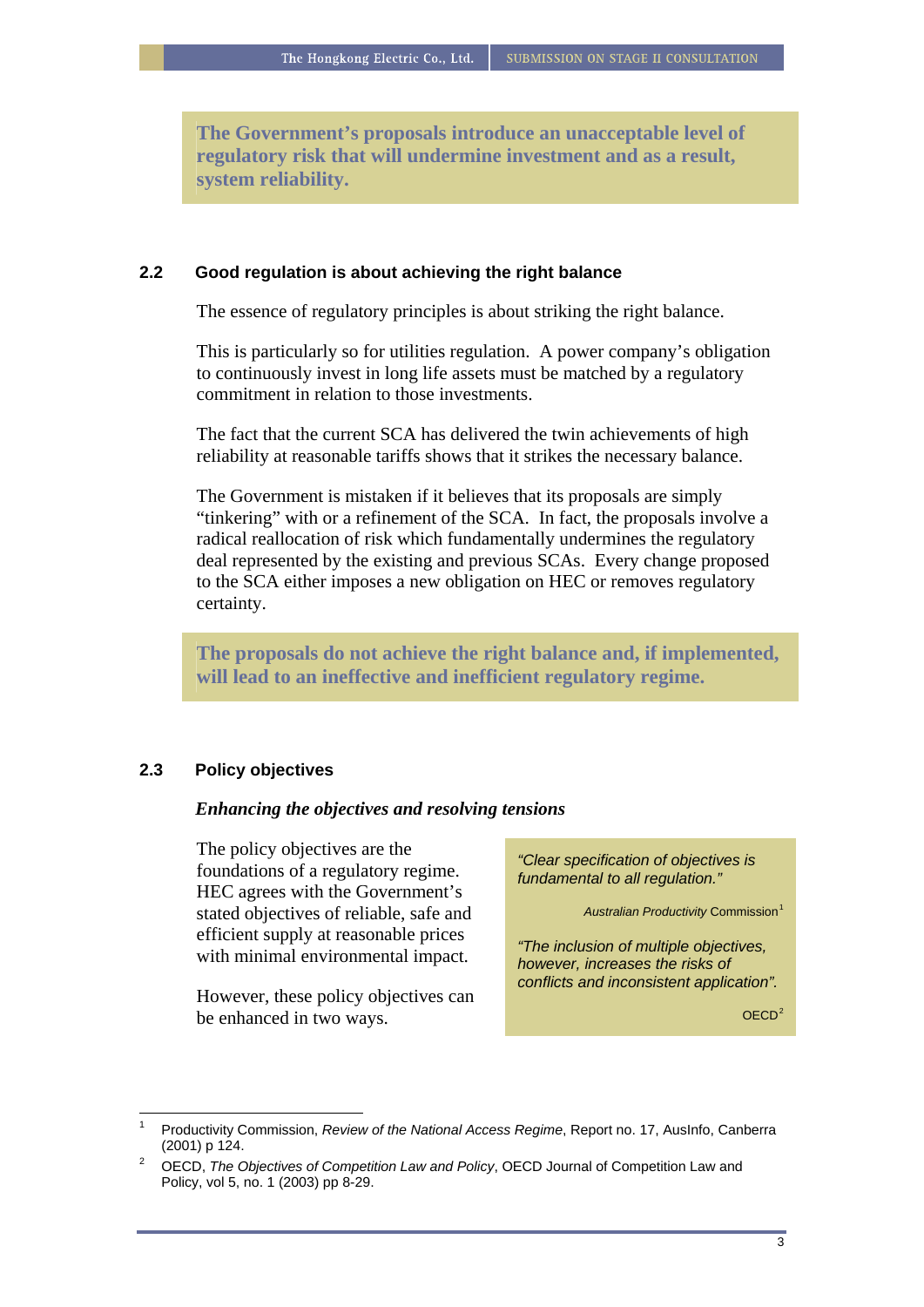First, there are necessarily trade-offs among them and no guidance is given as to how this will occur. Without this clarity, a regulatory regime can rapidly become piecemeal and counterproductive as the impact of mechanisms designed to achieve one objective ends up undermining the achievement of others.

**To balance conflicting policy objectives, the Government must indicate which objectives are to take precedence when regulatory decisions involve trade-offs between objectives.** 

Second, other countries have recognised the danger of pursuing short-term price reductions as a policy objective at the expense of the other objectives, which must be measured over a longer time. For example, in relation to the recent reforms of the Australian electricity industry:

"*The [Ministerial Council on Energy] notes, however, that its chosen objects clause refers decision makers specifically towards the long-term implications of decisions, and also emphasises the importance of non-price outcomes - such as reliability and security (in turn, a function of investment)…"*[3](#page-4-0)

**The Government's objectives should explicitly recognise the longterm nature of the decisions made by investors and the need to provide sufficient incentives to invest in the electricity infrastructure.** 

## *Reliability and safety are the primary objectives*

 $\overline{a}$ 

The most important finding of the Stage I consultation was that the public believed that reliability and safety are the primary objectives.

These findings were reinforced by a recent HEC opinion survey (included in Appendix 5 of the full report) which revealed that 78.3% of respondents preferred to have an electricity market with *certainty of reliable supply and affordable tariffs*, while 20.1% preferred a market with *uncertainty of reliable supply but a slightly lower tariff* [\(Figure 1](#page-5-0))*.*

<span id="page-4-0"></span><sup>3</sup> Ministerial Council on Energy, *Review of the National Gas Pipelines Access Regime - proposal for consultation,* November 2005, p 8.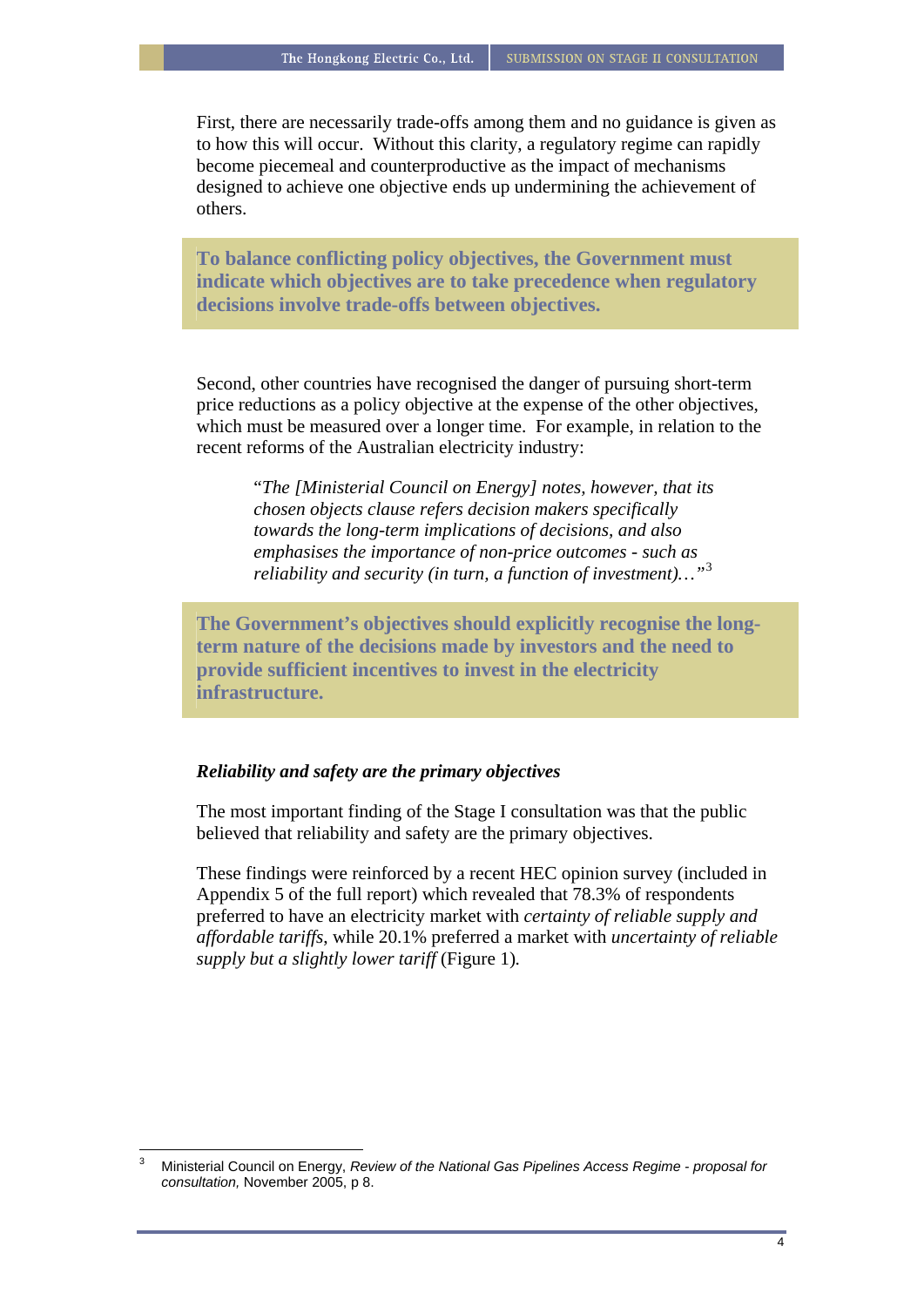

<span id="page-5-0"></span>**Kong (March 2006) – Trade-off between reliable electricity supply and tariff** 

In addition, through discussion with its small and large customers in the past few months, HEC clearly understands that electricity supply reliability is the main customer concern. This is particularly the case for the commercial sector, which consumes more than 73% of HEC's sales, as they rely on adequate and reliable electricity supply to ensure smooth running of their businesses. According to InvestHK, the investment promotion agency of the Government, the electricity supply in Hong Kong represents "very good value for money"<sup>[4](#page-5-1)</sup> and that "blackouts are not part of the vocabulary"<sup>[5](#page-5-2)</sup>.

This is not surprising. Hong Kong is particularly reliant on electricity for elevators and air conditioning given its high density and climate, not to mention its IT, logistics, financial services and manufacturing industries.

In fact, as shown by the latest Emporis Skyline rankings ([Figure 2\)](#page-6-0), Hong Kong has the highest population of high-rise buildings in the world. More than  $50\%$  of its residents live or work above the  $15<sup>th</sup>$  floor.

 $\overline{a}$ 

<span id="page-5-1"></span><sup>4</sup> InvestHK web site [http://www.investhk.gov.hk/content1q.aspx?id=805&code=SETUP-PREM-](http://www.investhk.gov.hk/content1q.aspx?id=805&code=SETUP-PREM-UTIL&lang=1)[UTIL&lang=1](http://www.investhk.gov.hk/content1q.aspx?id=805&code=SETUP-PREM-UTIL&lang=1)

<span id="page-5-2"></span><sup>5</sup> InvestHK web site [http://www.investhk.gov.hk/content1q.aspx?id=747&code=IHK2-KEYADV-](http://www.investhk.gov.hk/content1q.aspx?id=747&code=IHK2-KEYADV-INFRA&lang=1)[INFRA&lang=1](http://www.investhk.gov.hk/content1q.aspx?id=747&code=IHK2-KEYADV-INFRA&lang=1)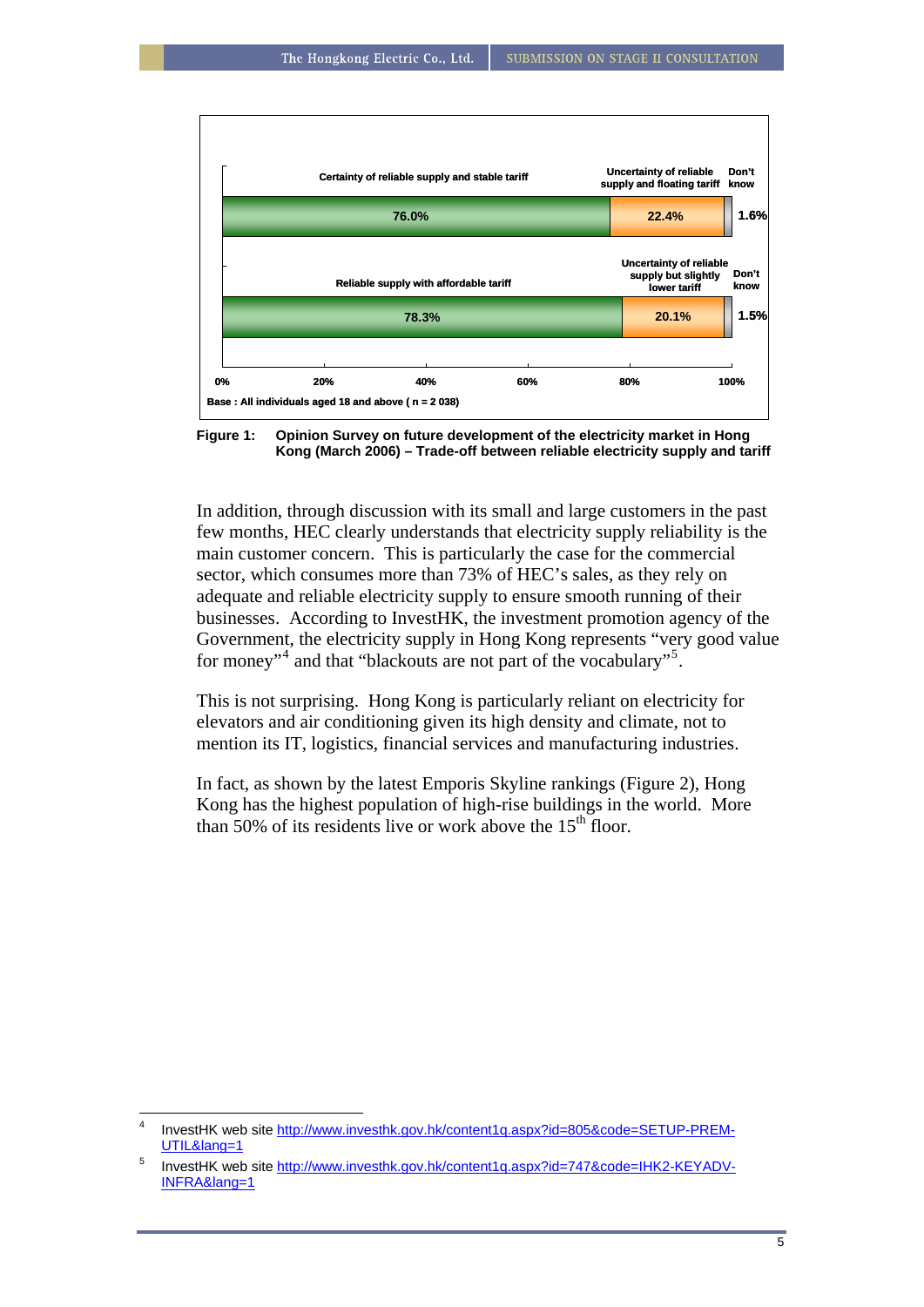| Rank                   | <b>City</b>                                                                                                                                    | <b>Population</b> | <b>Buildings<sup>1</sup></b> | Points <sup>2</sup> |
|------------------------|------------------------------------------------------------------------------------------------------------------------------------------------|-------------------|------------------------------|---------------------|
| $\mathbf{1}$           | <b>Hong Kong</b>                                                                                                                               | 6,787,000         | 7,527                        | 118,593             |
| $\overline{2}$         | New York City                                                                                                                                  | 8,168,338         | 5,478                        | 35,736              |
| 3                      | Seoul                                                                                                                                          | 10,331,244        | 2,839                        | 15,850              |
| 5                      | Singapore                                                                                                                                      | 3,437,300         | 3,559                        | 13,629              |
| 8                      | <b>Tokyo</b>                                                                                                                                   | 8,130,408         | 2,289                        | 9,679               |
| 17                     | Sydney                                                                                                                                         | 4,201,500         | 827                          | 4,186               |
| 27                     | London                                                                                                                                         | 7,172,036         | 1,304                        | 2,746               |
| 46                     | Paris                                                                                                                                          | 2,152,467         | 250                          | 1,783               |
| 56                     | <b>Taipei</b>                                                                                                                                  | 2,719,293         | 167                          | 1,426               |
| 59                     | Frankfurt                                                                                                                                      | 652,412           | 276                          | 1,315               |
| Notes:<br>$\mathbf{1}$ | A high-rise building is defined as a building 35 meters or greater in height, which is divided at regular<br>intervals into occupiable levels. |                   |                              |                     |

| 2       | Points per Building:       |                            |  |  |
|---------|----------------------------|----------------------------|--|--|
|         | 1219 floors = 1 point      | $6069$ floors = 200 points |  |  |
|         | $2029$ floors = 5 points   | $7079$ floors = 300 points |  |  |
|         | $3039$ floors = 25 points  | $8089$ floors = 400 points |  |  |
|         | $4049$ floors = 50 points  | $9099$ floors = 500 points |  |  |
|         | $5059$ floors = 100 points | $100+$ floors = 600 points |  |  |
| Source: | Emporis (www.emporis.com)  |                            |  |  |

<span id="page-6-0"></span>**Figure 2: Emporis Skyline Ranking 2006** 

Hong Kong currently enjoys 99.999% reliability. New York (Manhattan), Tokyo, Singapore, London and Sydney have set or achieved similar levels of reliability.

The basis for doing so is understandable in economic terms. In its Stage I submission, HEC calculated that lowering reliability by 1% (i.e. to 99%) would conservatively cost Hong Kong US\$15 billion per year.

**The Government must expressly acknowledge that reliability and safety are the primary objectives for the Hong Kong electricity market and endorse the current reliability level of 99.999% as necessary for a leading commercial and financial hub such as Hong Kong.**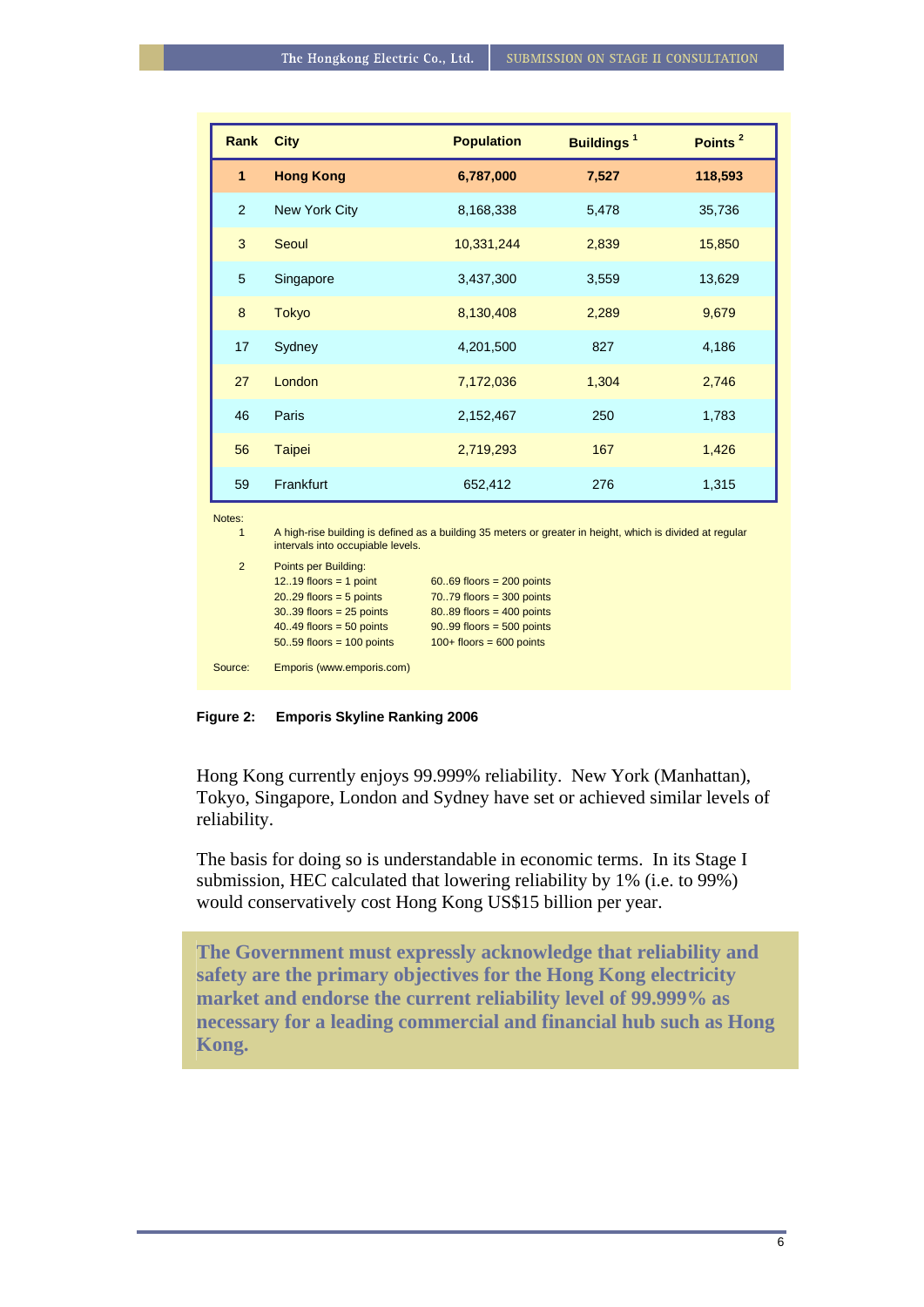#### *Reliability is not free*

*"Regulators and consumers should recognise that reliability is not free, and that maintaining it requires ongoing investments and operational expenditures by many parties. Regulated companies will not make such outlays without assurances from regulators that the costs will be recoverable through approved electric rates, and unregulated companies will not make such outlays unless they believe their actions will be profitable."*

US-Canada Power System Outage Task Force, April 2004

*"Balancing stakeholder interest is the key to regulatory success. Because international investors develop scorecards for regulators by evaluating their performance, excessive weight given to short-term political objectives is likely to lead to higher costs of capital and reduced capacity investment."* 

Lessons from the 13th PURC/World Bank International Training Program on Utility Regulation and Strategy, January 13.24, 2003

The above quotes highlight some important issues for this consultation:

- Reliability is not free it requires ongoing investment.
- Investment will only occur if there is regulatory certainty and the risks are matched by the returns.

The SCAs have to date struck a fair balance. They provided certainty that HEC could earn returns on investment within defined parameters. In return, customers have had excellent supply reliability and reasonable tariffs.

The current proposals remove much of this certainty and introduce an unacceptable level of regulatory risk. Despite this, the Government has proposed drastic reductions to the current permitted ROR earned by HEC on its investments in electricity infrastructure.

**If the Government introduces an unbalanced regime, there will not be incentive to invest in the long life electricity assets and supply reliability could be jeopardized.** 

#### *The objective of reasonable tariffs*

One of the objectives is to ensure that electricity is supplied at reasonable prices. Therefore, an implicit assumption in the Government's intention to reduce tariffs is that the existing tariffs are unreasonable.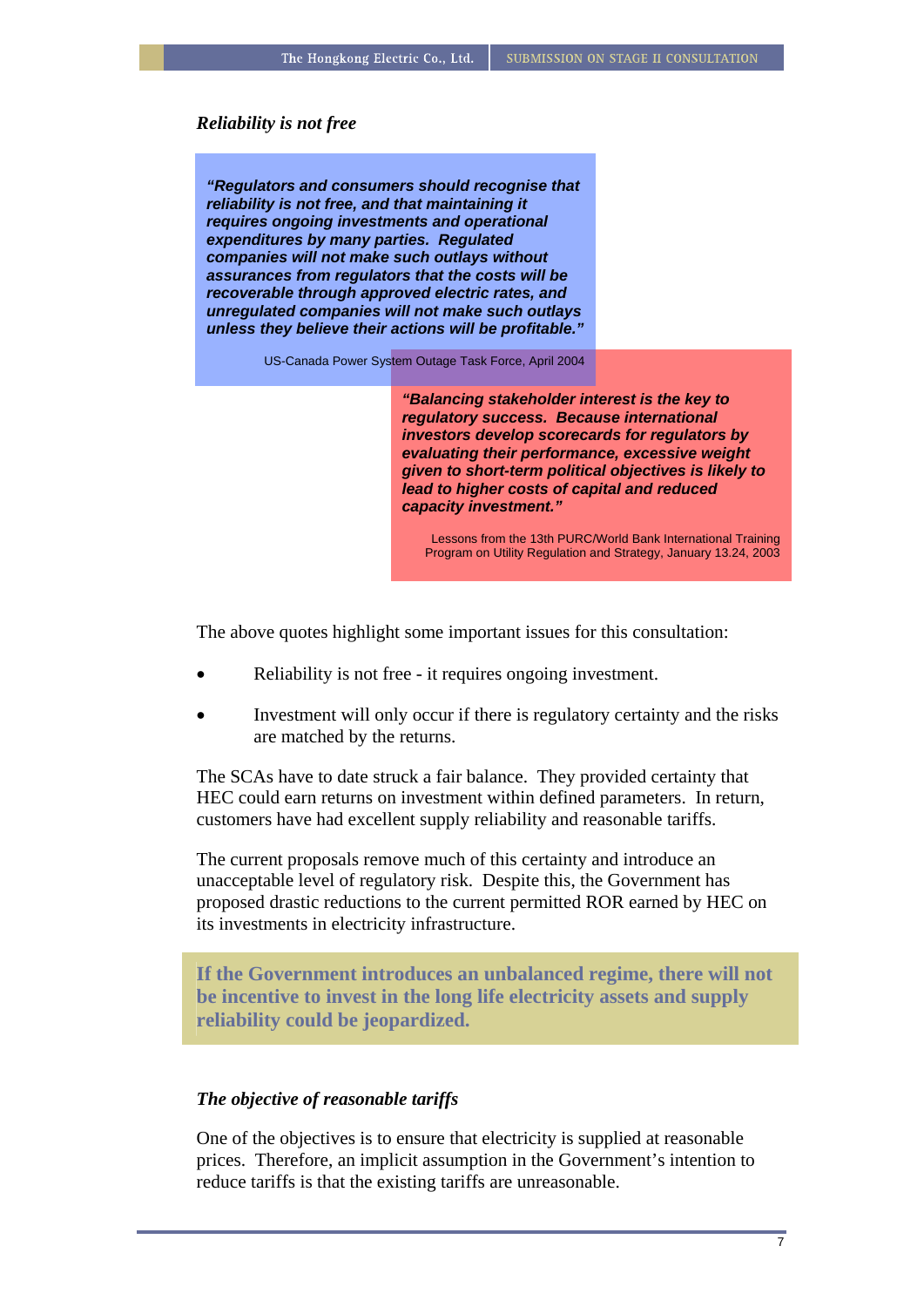This is simply not the case. The SCAs have already provided reasonable prices in accordance with the Government's objectives.

- 69% of respondents to the Stage I Consultation were of the view that the current tariffs are reasonable, comparable with those in overseas markets and only accounted for a small percentage of their income or expenditure.
- Hong Kong's tariffs are in the middle of the range when compared to other cities. In fact, they are low by world standards once the lower levels of reliability and state subsidisation of electricity tariffs in other cities are taken into account (Figures 3 & 4).



**Figure 3: Comparison of residential tariff (monthly consumption at 350 units)** 



**Figure 4: Comparison of commercial tariff (monthly consumption at 2,000 units)**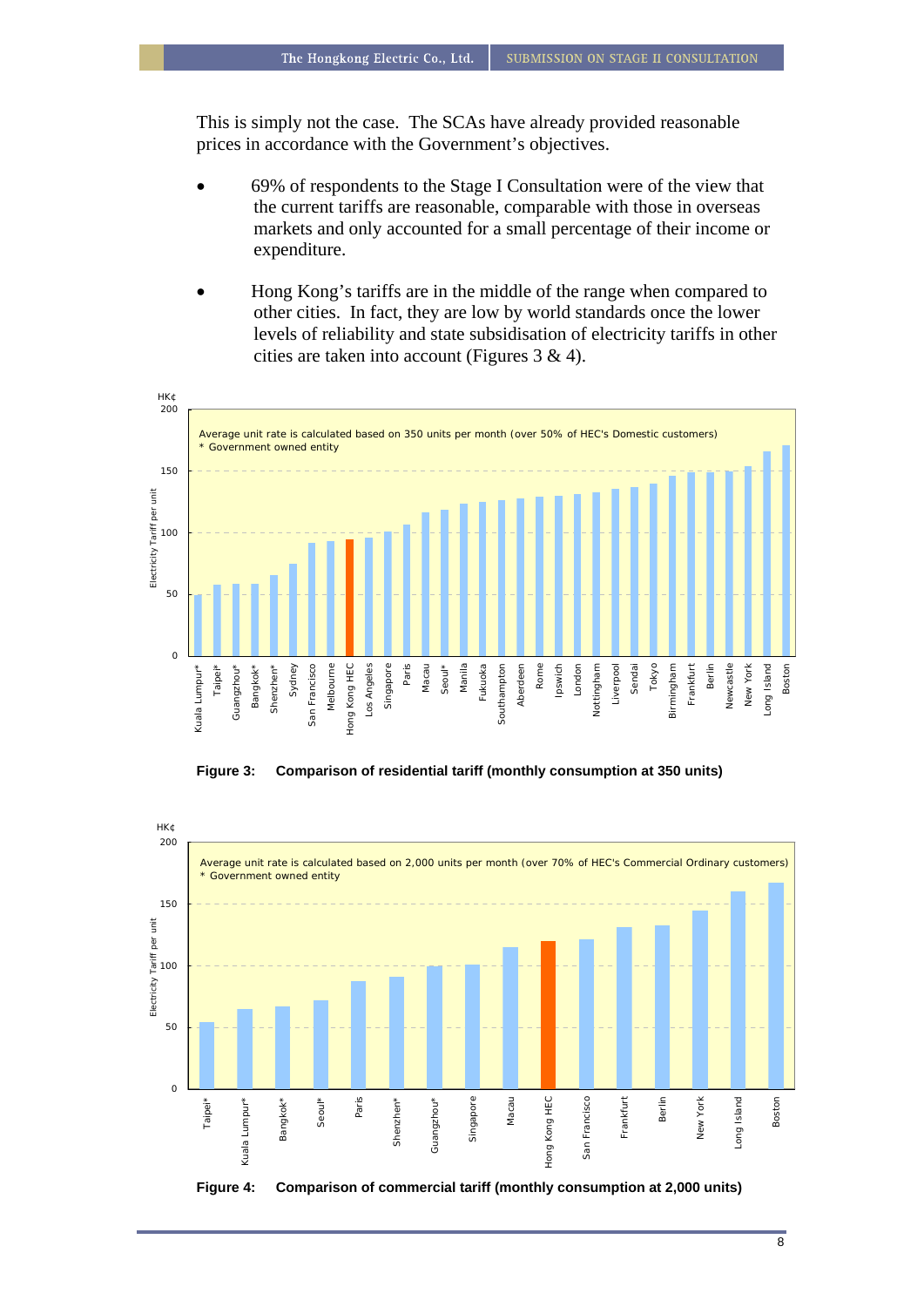• Expenditure on electricity constitutes only 1.7% of household expenditure for Hong Kong families. It is a small percentage relative to those on other commodities (Figure 5).



**Figure 5: Average monthly household expenditure by commodity/service** 

Tariff is more affordable in Hong Kong than elsewhere in Asia when comparing the share of electricity expenditure in CPI (Figure 6).



**Figure 6: Comparison on weight of electricity in CPI**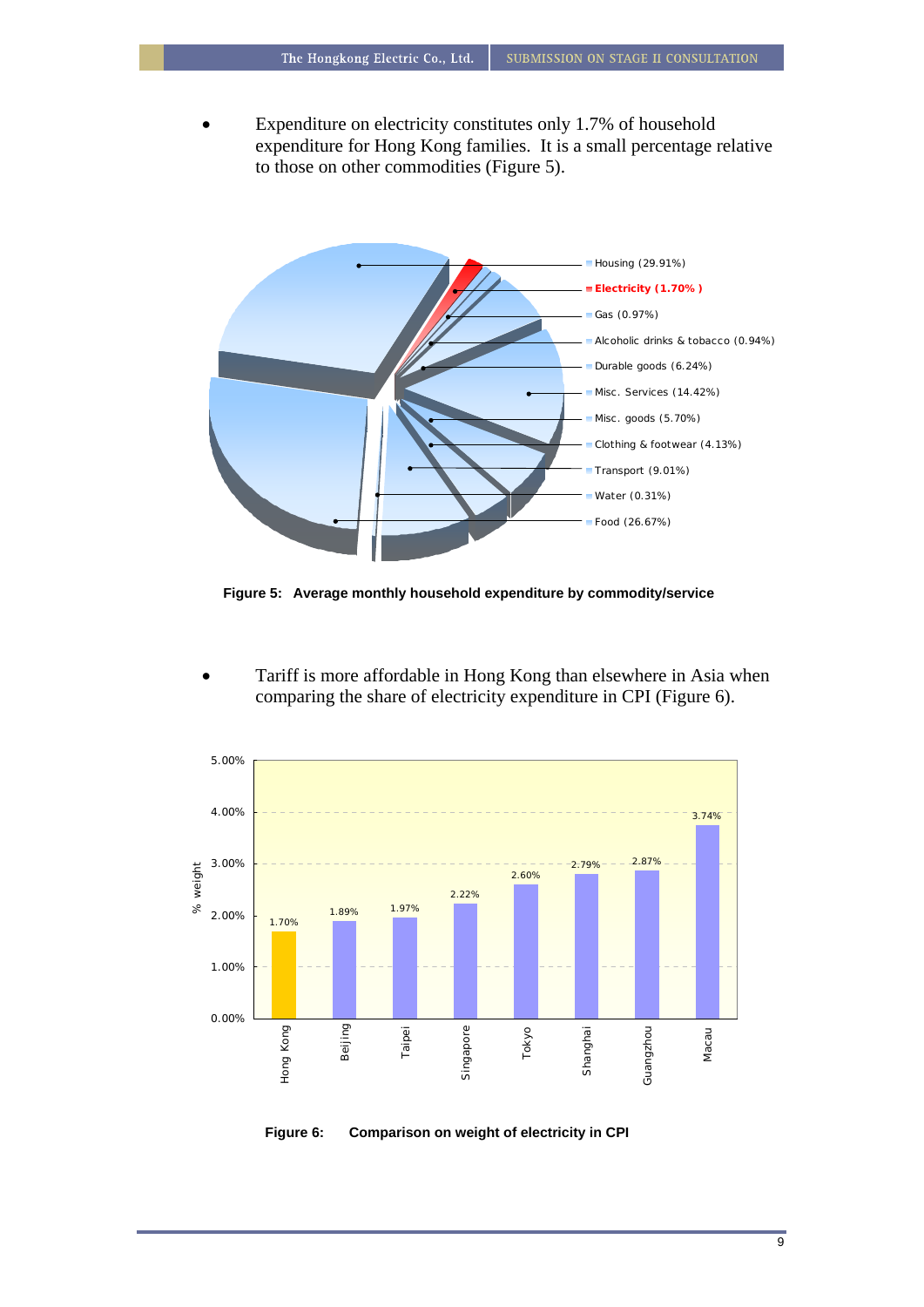#### *The objectives will not be met*

*"The success of regulatory systems can be measured as their ability to accomplish their* 

European Commission<sup>[6](#page-10-0)</sup>

The Government must recognise that in implementing a drastic reduction in RORs and increasing investment risk, it is likely that reliability will be compromised in the medium to long term.

While consumers will always want lower prices, the Stage I Consultation has shown clearly this should not Erkki Liikanen, Member of beat the expense of reliability.

**As HEC's tariffs are competitive and affordable, it is not appropriate to propose tariff reduction without considering the impact on reliability.** 

#### **2.4 Regulatory instrument**

 $\overline{a}$ 

The existing SCA is clearly a simple, low cost approach which has served Hong Kong well. HEC supports the Government's proposal to enter into a new bilateral agreement.

However, HEC disagrees that:

- the term of the SCA should be shortened to 10 years;
- a joint 5-yearly interim review under which the permitted ROR would be adjusted is necessary.

#### *10-year term with a 5-year extension option*

The Government is effectively shortening the SCA term as HEC cannot assume the option will be exercised. HEC does not support this proposal for four reasons.

First, in principle, the term should match the life of the assets which is over 30 years. Already, the current SCA is a compromise on this issue which was acceptable when it was understood that the SCAs would be rolled over as it was in 1993. Further shortening the term by a third significantly increases the level of investment risk. Take an example of a hypothetical investment with a 30-year investment horizon, which is typical for the electricity supply industry. It can be seen from Figure 7 below that, with a regulated ROR of 9.5% (lying between the  $7 - 11\%$  range as proposed by the Government), the investment only starts to generate positive effective return from year 9.

<span id="page-10-0"></span><sup>6</sup> E Liikanen, 'Better Regulation from Principles to Practice'*,* (Paper presented at Alternative Regulatory Models Conference, Brussels, 6 February 2001).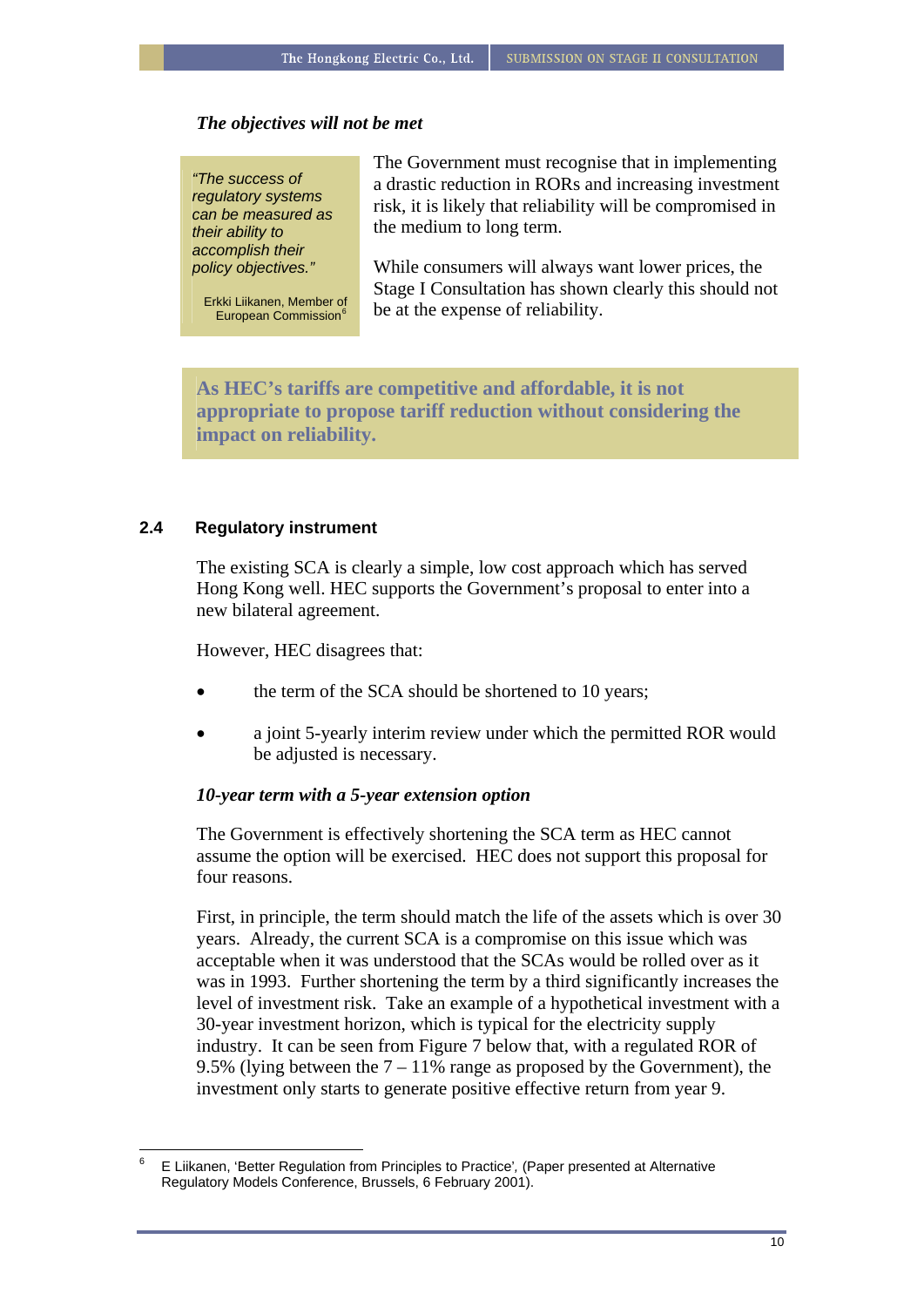

**Figure 7: Effective return of a 30-year life asset under a 9.5% regulated ROR** 

The change from 15 to 10 years is significant. As shown in Table 1 below, the "break-even" point is near the end of the contract and not in the middle. The difference in the effective return between a 10-year regime and a 15-year regime is more than 4%.

Second, it is unclear why the Government is proposing both a shorter term and 5-yearly reviews. This interim review could mean the SCA, to some extent, operates as a 3 x 5 year agreement. While HEC believes neither a 5-yearly review nor a shorter term is necessary, there can certainly be no justification for both.

Third, shortening the term also increases regulatory costs. As demonstrated by this consultation process, recontracting or introducing changes incurs significant expense and management time.

Finally, HEC understands that the shorter term is partly driven by a belief that within 10 years the Mainland supply situation will have improved sufficiently to allow competition. HEC doubts this, but so too must the Government if it is seeking a 5-year extension option.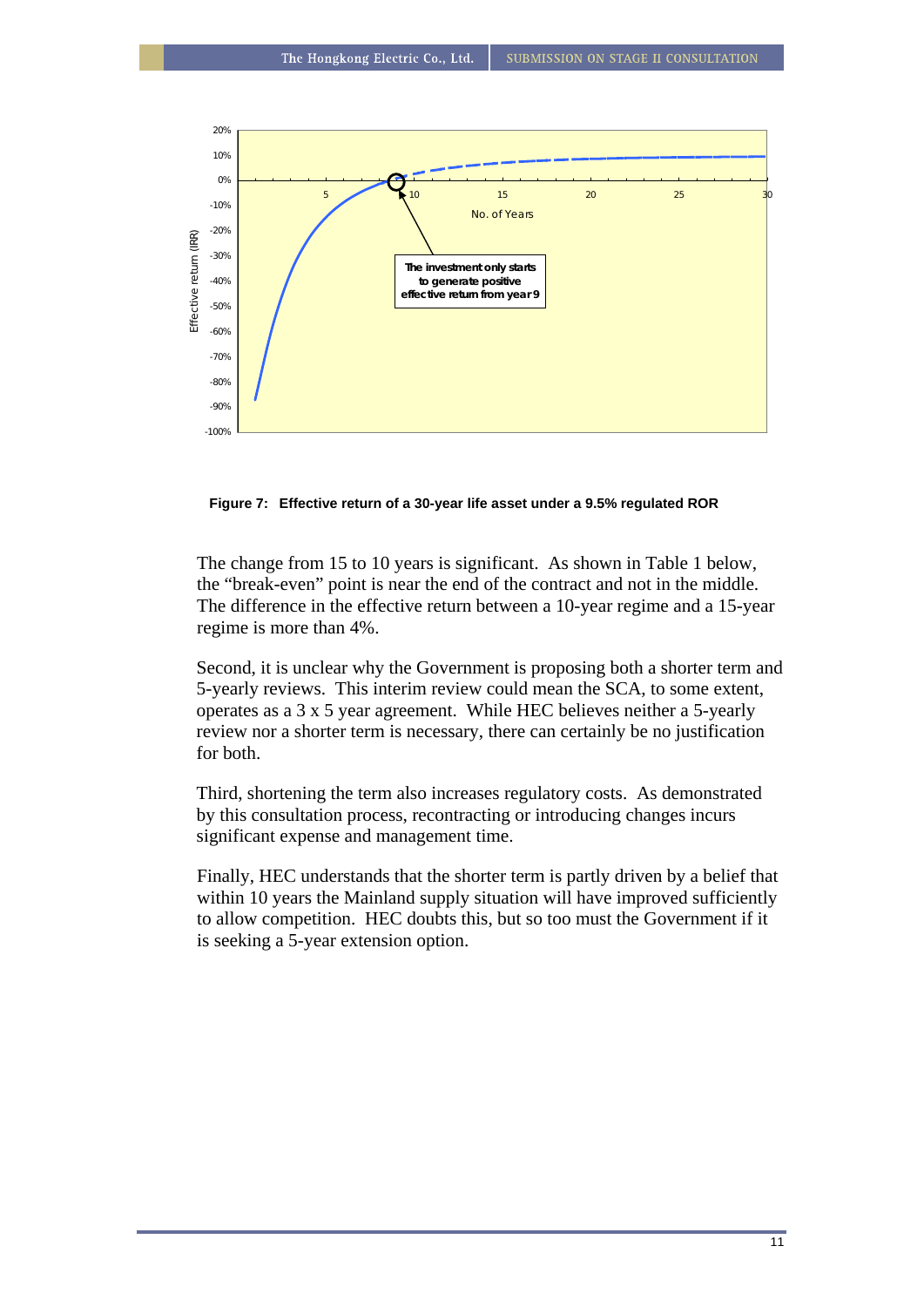| <b>Regulatory period (years)</b> | <b>Effective return</b> |  |
|----------------------------------|-------------------------|--|
| $\overline{1}$                   | $-87.2%$                |  |
| $\overline{2}$                   | $-57.6%$                |  |
| $\mathbf{3}$                     | $-36.8%$                |  |
| $\overline{4}$                   | $-23.5%$                |  |
| $\overline{5}$                   | $-14.7%$                |  |
| $\,6$                            | $-8.7%$                 |  |
| $\overline{7}$                   | $-4.5%$                 |  |
| $\bf 8$                          | $-1.4%$                 |  |
| 9                                | 0.8%                    |  |
| 10                               | 2.6%                    |  |
| 11                               | 3.9%                    |  |
| 12                               | 5.0%                    |  |
| 13                               | 5.8%                    |  |
| 14                               | 6.5%                    |  |
| 15                               | 7.0%                    |  |

**Table 1: Effective return of a 30-year life asset under a 9.5% regulated ROR** 

## *5-yearly interim review of the ROR*

This is inconsistent with the underlying philosophy of the SCA, namely a fixed long-term contract which provides investment certainty. It creates a de facto regulatory period of 5 years, not 10 or 15 years.

A 5-yearly reset process will also be expensive and time consuming.

**Shortening the term by a third increases the level of investment risk unacceptably, lowering the effective ROR by more than 4% and pushing the break-even point towards the end of the period.**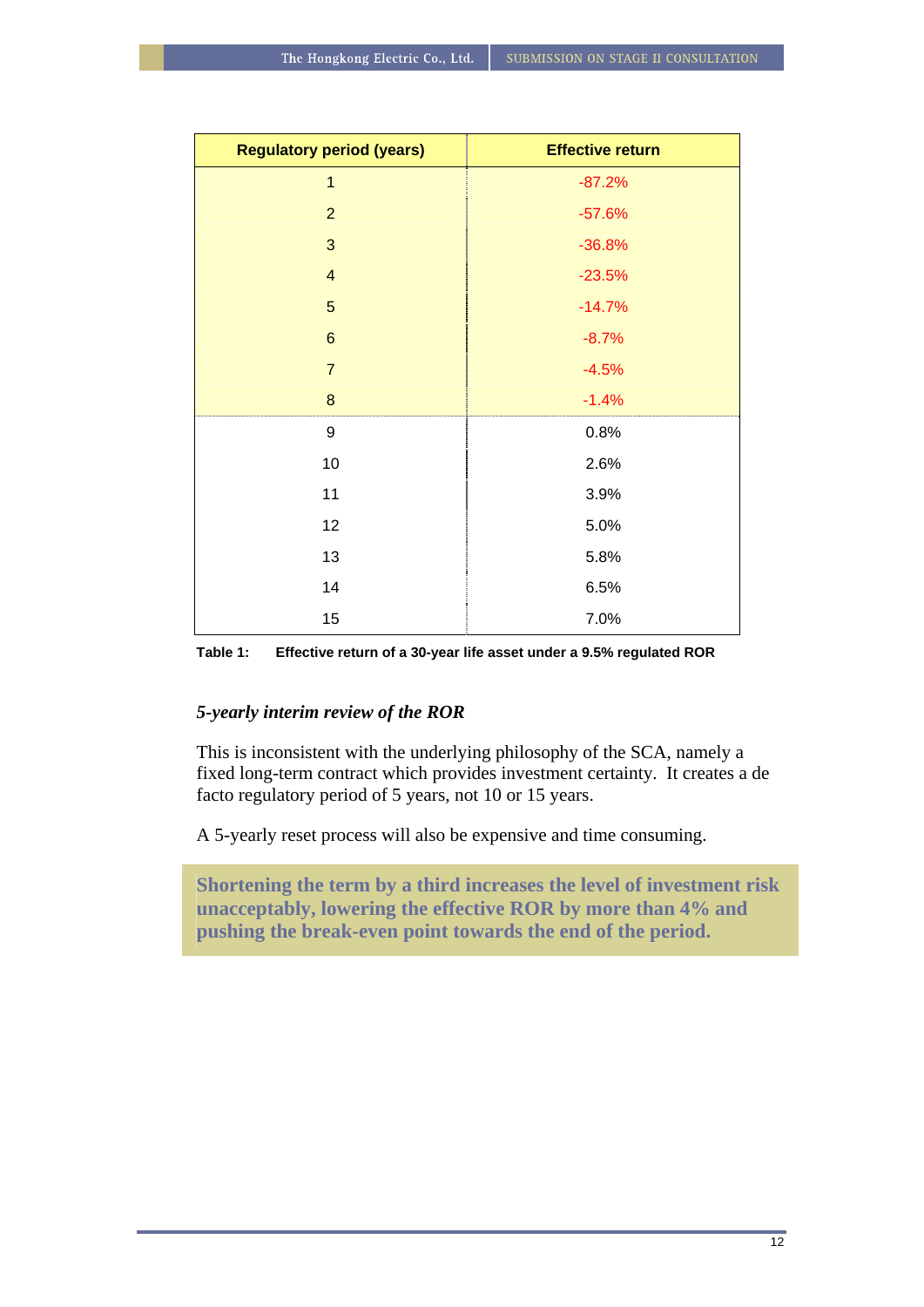#### **2.5 Determining the permitted return**

#### *Average Net Fixed Assets (ANFA)*

HEC agrees with the proposal to continue using ANFA for the purpose of determining the rate base. This return on asset (ROA) approach is a common practice worldwide and is simple to monitor. It maintains the status quo, meaning that neither customers nor HEC will be impacted by moving to a new approach. In addition, it is conducive to more efficient financing.

#### *Changing the Excess Capacity Mechanism*

The existing mechanism is already a generous one for consumers. HEC believes the 50/50 sharing of the "prediction risk" should continue. HEC should not be required to bear this level of risk given it has invested in good faith, with Government's approval and on the best available information.

HEC believes the Excess Capacity Mechanism should not be tightened to a 100% penalty. The mechanism is a severe ex post penalty that can be imposed by the Government after the completion of a plant, even if it is built with the Government's prior approval.

Under the SCA, HEC has an obligation to predict load growth and invest in advance to ensure it is capable of meeting it. However, under this mechanism, HEC will be penalised for not having perfect foresight even though the Government agreed with HEC's planning. This sort of penalty is very rare in other jurisdictions and contrary to best regulatory practice which does not set prudence tests on the basis of "20/20" hindsight.

The main point of the mechanism is to incentivise the power companies to use the best forecasting available and not undertake any unnecessary investment in the first place. It has been effective in its current form as HEC has twice deferred generation investment.

To ask HEC to bear all the risk is patently unfair.

**Changing the Excess Capacity Mechanism to 100% penalty is unnecessary given the effectiveness of the existing arrangement. It is also unfair requiring HEC 100% foresight to meet adequately electricity demand while disallowing any excess capacity.** 

#### *Integrated approach to determine the permitted ROR*

HEC is entitled to a fair and reasonable return. Setting the permitted ROR is not an exact science. There is no perfect number or perfect approach. Rather, there is a "zone of reasonableness".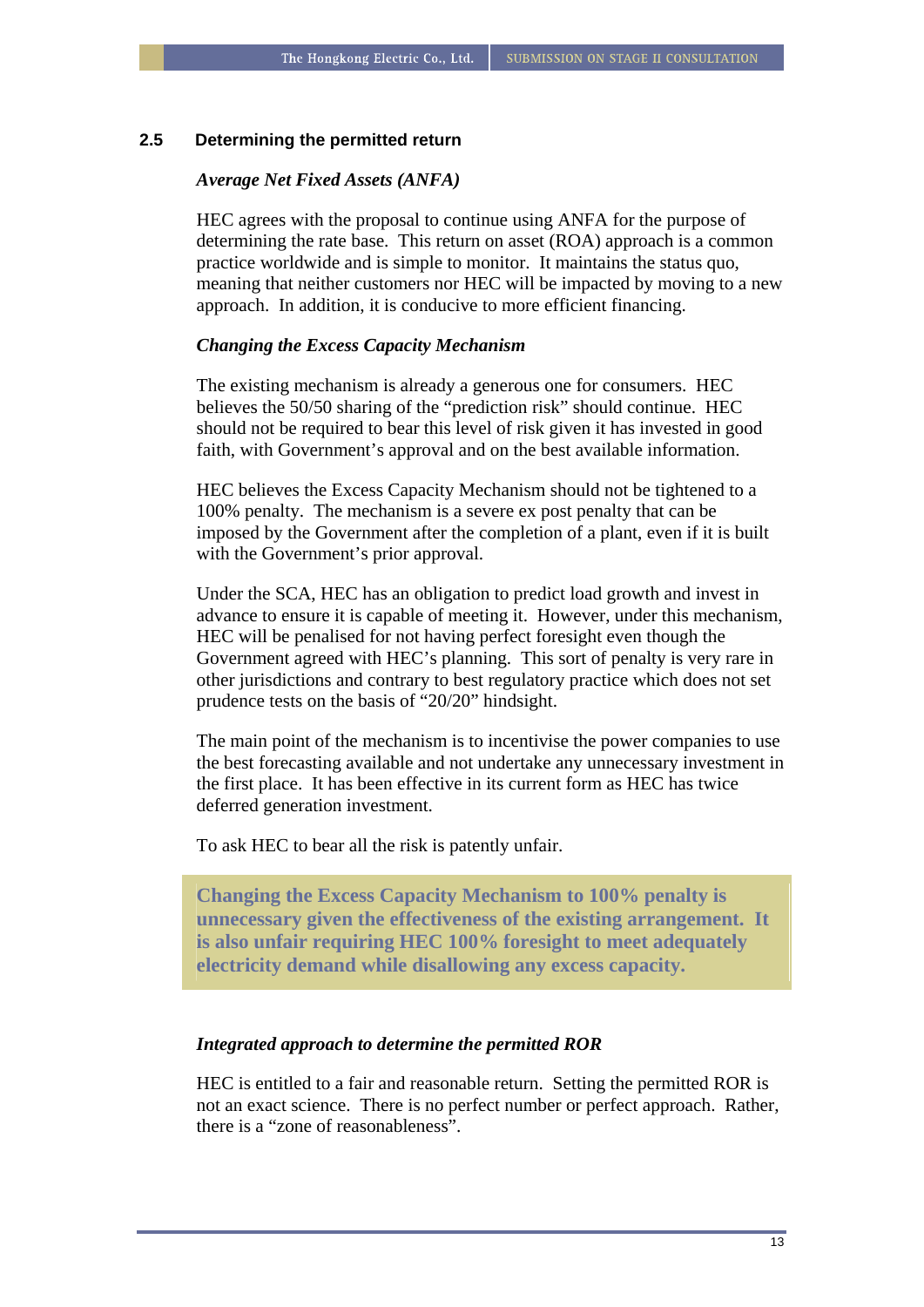HEC supports an "integrated approach" which recognises that setting the permitted ROR is not a mechanical exercise and requires explicit consideration of the issues facing the Hong Kong electricity sector. The purpose of the integrated approach should be to identify this "zone of reasonableness" by integrating a range of approaches. This reduces the error and imperfections inherent in relying on any one approach.

HEC has considered a number of approaches for determining the ROR which can be broadly categorised as follows.

- **Benchmarking** Benchmarking against the ROR for the Hong Kong bus companies, US utilities and the Hang Seng Index stocks. HEC disagrees with the Government's rejection of benchmarking. It is consistent with the underlying basis of ROR regulation and a valuable "sanity check" to what is a difficult and subjective process.
- **Margin over Weighted Average Cost of Capital (WACC)** This approach is designed to capture the true cost of capital by taking into account all investment risks, including those unique to Hong Kong and specific to the power industry. WACC can be Nominal WACC or Real WACC depending on whether or not inflation has been included.

HEC has considered international experience on the required margin which provides a qualitative assessment.

In addition, HEC has developed Monte Carlo modelling which objectively analyses the nominal ROR required so that HEC is likely to earn the required real WACC once various risks are taken into account. This provides an objective basis for determining the necessary margin.

Four approaches are used below to determine the "zone of reasonableness".

## *I. Benchmarking with Hong Kong bus industry (For details, refer to Chapter 6 of Full Report)*

The WACC calculated by Environment, Transport and Works Bureau (ETWB) for the bus industry is 9.7% under the prevailing economic conditions. As the electricity industry faces much greater risk and as explained in detail in the submission, it requires an additional margin of at least 3% to 4%.

**An application of the benchmarking with WACC calculated by ETWB for the bus industry would imply a return of 12.7% to 13.7%.**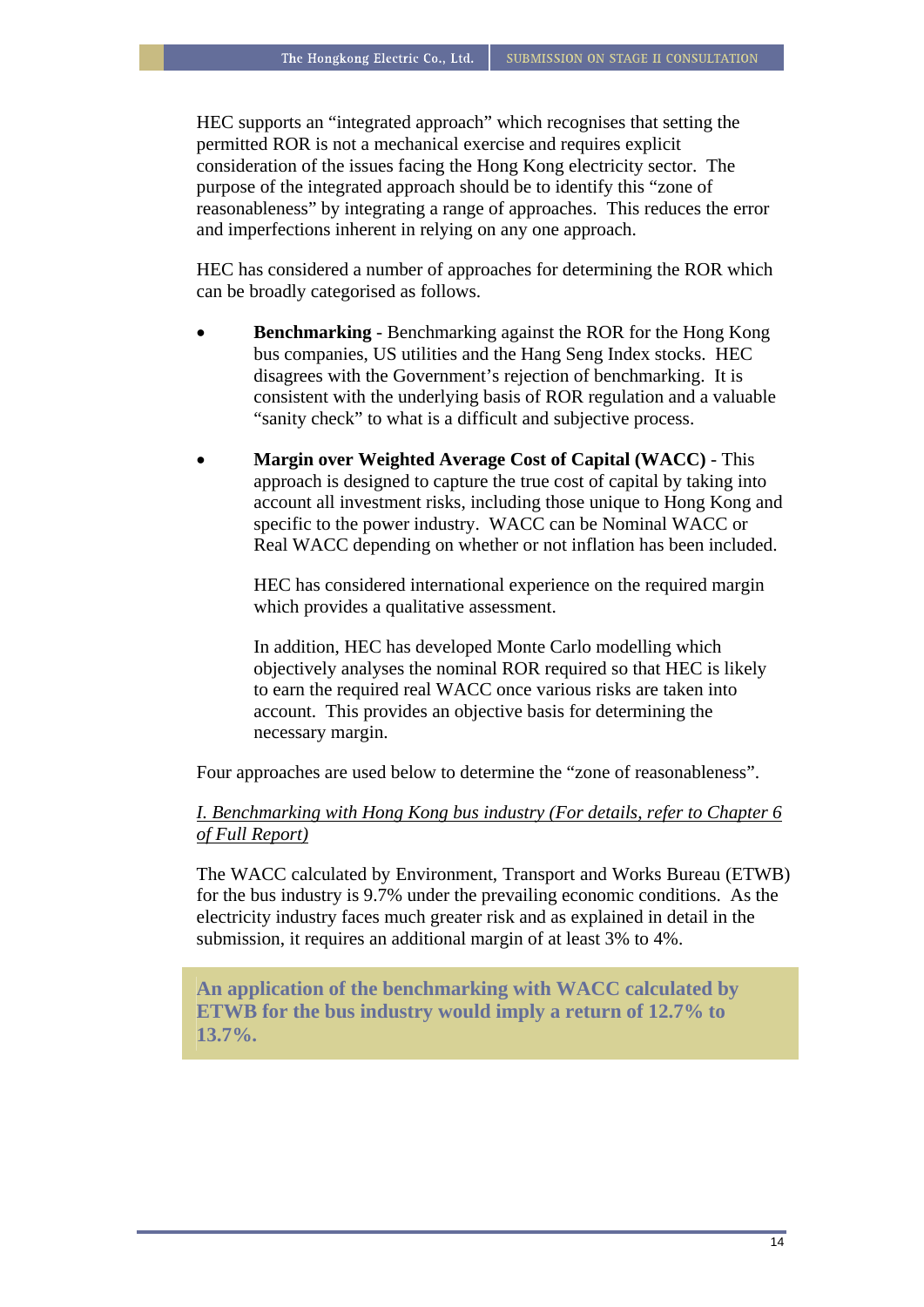*II. Benchmarking with US utilities (For details, refer to Chapter 6 of Full Report)*

As discussed above, HEC believes there is value in benchmarking against other jurisdictions, provided differences in the regulatory and investment environment are taken into account.

The US has been chosen as a benchmark because it is home to many privately-owned electric utilities that have been subject to ROR regulation for long periods of time. The US also has highly liquid financial markets which provide investors with a large choice of investment opportunities.

There are obviously differences between the US regulatory regime and the SCA. However, with minor translations, it is possible to identify a useful benchmark reference. HEC has analysed the return on equity and return on debt for the US utilities, and quantified the differences in risk between Hong Kong and US.

**An application of the benchmarking with the US utilities yields an ROR of 13% - 15.6%, as calculated by an after-tax WACC formula.** 

## *III. Benchmarking with Hang Seng Index stocks (For details, refer to Chapter 6 of Full Report)*

HEC has analysed the returns available from the Hang Seng Index stocks over a 26-year time frame from 1979. The average annual return from Hang Seng Index stocks is around 23% and can be taken as return on equity. With a best lending rate average of about 9.24% in the same period, the ROR would be 17.68%.

While it is true that HEC's risk profile may differ from that of other Hong Kong companies listed on the exchange, this is reflected in HEC's lower permitted ROR.

**An application of the benchmarking with the return of the Hang Seng Index stocks would imply that the current permitted ROR is reasonable.** 

## *IV. Margin over WACC - qualitative approach based on international experience (For details, refer to Chapter 6 of Full Report)*

The Government's integrated approach for the determination of the permitted ROR can be construed as a "margin over WACC" approach, i.e. the cost of capital is determined with regard to traditional components and a further margin is added to take into account specific HEC and Hong Kong issues and other costs.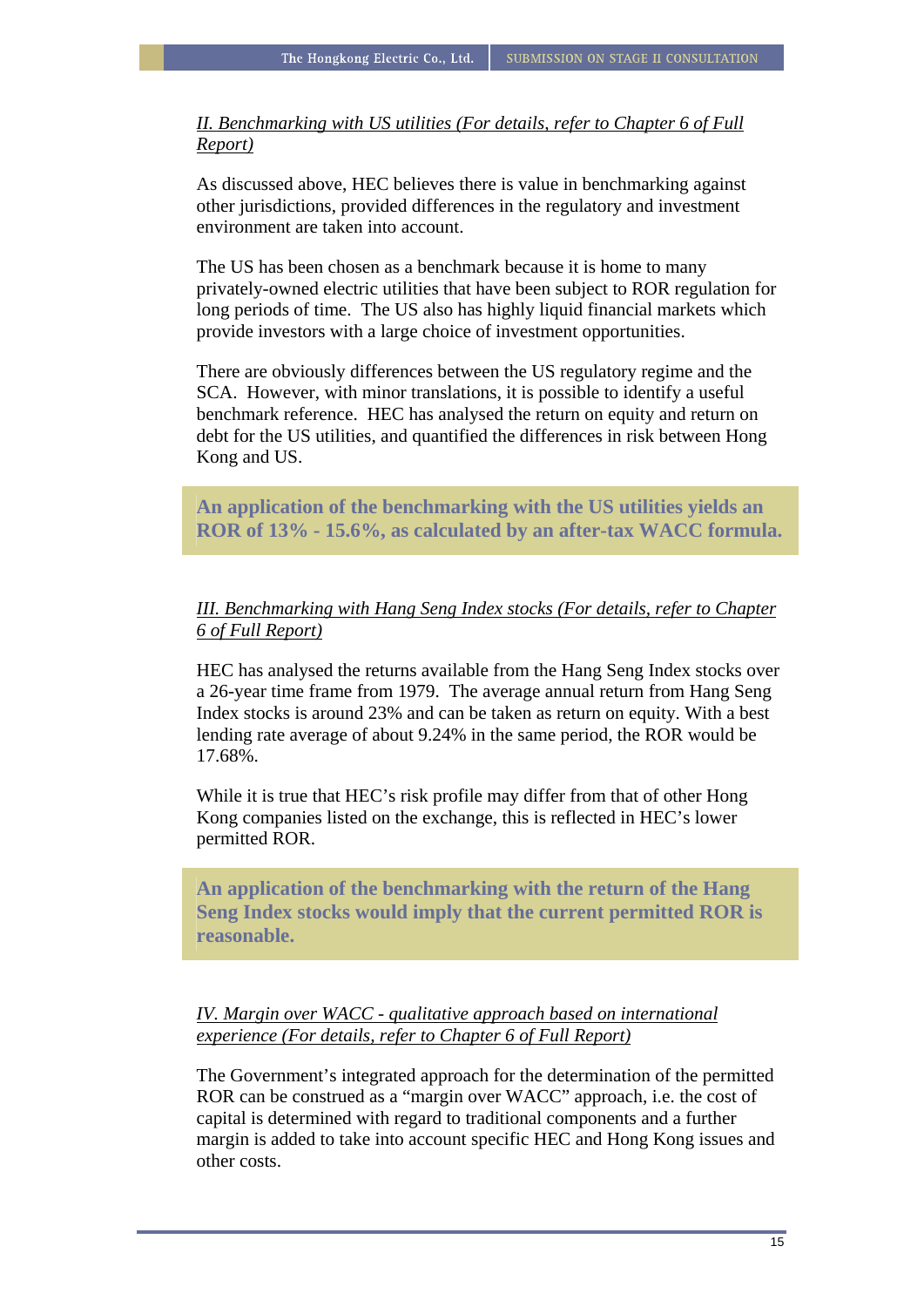HEC does not object to this approach. Regulators all over the world have recognised that WACC should be the minimum ROR for investment rather than a cap. While some of the risk factors may be internalised in calculating WACC according to the traditional methods, it is well understood that these methods do not fully take into account the true costs facing a particular company or industry when making investment decisions.

As set out below, there is support from international experience that a generic margin of at least a 1 to 3% increment is appropriate.

- According to the benchmarks set by Evaluation Cooperation Group of the Multilateral Development Banks which includes the World Bank and other Regional Development Banks, the financial ROR should exceed WACC by 2.5% or more for business to be rated as "excellent".
- Specifically for the power industry in jurisdictions such as New Zealand, which adopt WACC as the basis for return determination, there were numerous discussions on the need for a margin of 2-3% over WACC.
- The "margin over WACC" approach is commonly adopted in regulating ROR or assessing project return for local transportation operators. For example, the Government expressly stated in the IPO prospectus of MTRC that the suitable commercial margin over MTRC's WACC is between 1% and 3% for railway projects.

At the same time, the ROR must reflect the specific risks faced by HEC under the regulatory regime. For example, the tariff-setting rules contain a number of constraints that mean HEC is, on average, likely to recover less revenue than the target revenue.

HEC has developed an approach using Monte Carlo modelling which explicitly recognises the unique features of the regulatory regime as proposed by the Government in the Consultation Paper. It objectively quantifies the impact of these challenges and risks on the permitted return.

The combination of this objective quantitative approach with the benchmarking and qualitative approaches discussed above provides a robust approach to determining the permitted ROR.

**Monte Carlo simulation is a widely accepted technique in the economics and finance fields. An application of the simulation determines that the minimum nominal ROR of 12% - 14% is required to give the power companies a 60% probability of achieving a real WACC of 6.5 - 8.5%.**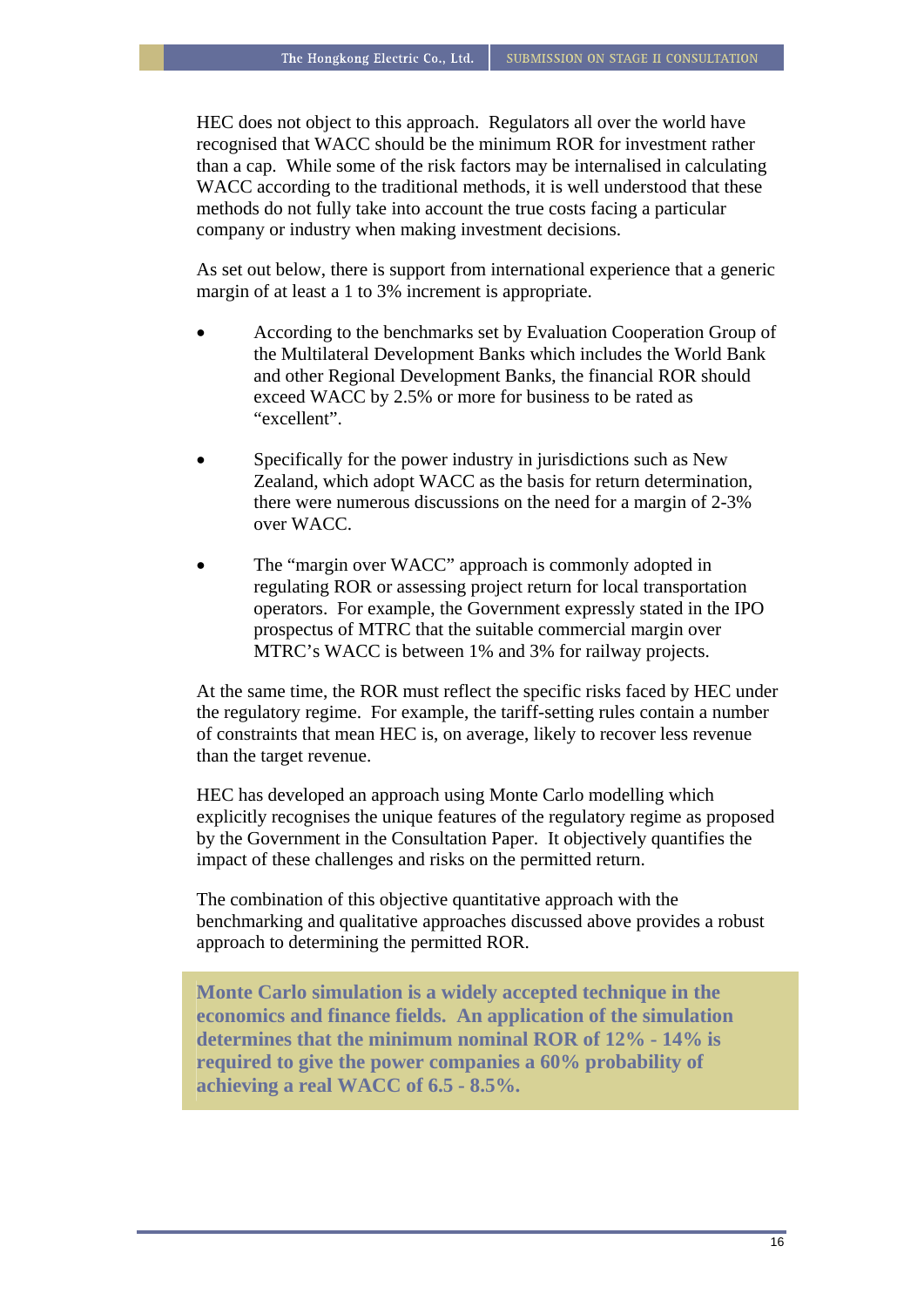**Through the application of the four approaches it is clear that the 7- 11% range of permitted ROR in the Stage II Consultation Paper is far too low. In fact, it is too early to determine the ROR at this stage as other price and non-price issues have not yet been resolved.** 

#### **2.6 Different ROR for each asset class**

The proposal for a different ROR for each asset class is an inappropriate policy option.

## *It is a penalty*

The low ROR for emission reduction facilities constitutes a penalty. This is contrary to the fundamental tenet of ROR regulation which is to give the electric utility an opportunity to earn a fair and reasonable ROR. It is also unprecedented - HEC is not aware of a penalty being applied in this manner in any other jurisdiction.

## *It is unlikely to encourage renewable energy (RE) investments in its current form*

The higher ROR is a weak incentive to encourage further RE investments. Implicit in this proposal is that such investments are not ordinarily economic. There is no guarantee such investments will continue to earn this higher ROR (or any regulated ROR) after the SCA expires.

#### *Fails to meet policy objectives - investment distortion*

It encourages:

- investment in RE rather than emission reduction facilities, even though this is not the least cost solution to meeting the emission caps; and
- investment in small scale and distributed generation solutions rather than more efficient and environmentally friendly large-scale generation investment.

Inefficient investment brought about by this proposal must inevitably lead to higher tariffs than are necessary.

#### *Complexity and cost increase*

It introduces complexity and increases administration costs. It will require more auditing and resources from the Government. It also makes the regime and an investment in HEC more difficult to understand and less attractive to investors.

*"This approach is not without its problems, amongst which, difficulty in asset classification and the potential increase in administrative costs should not be underestimated."* 

EDLB, Stage II Consultation Paper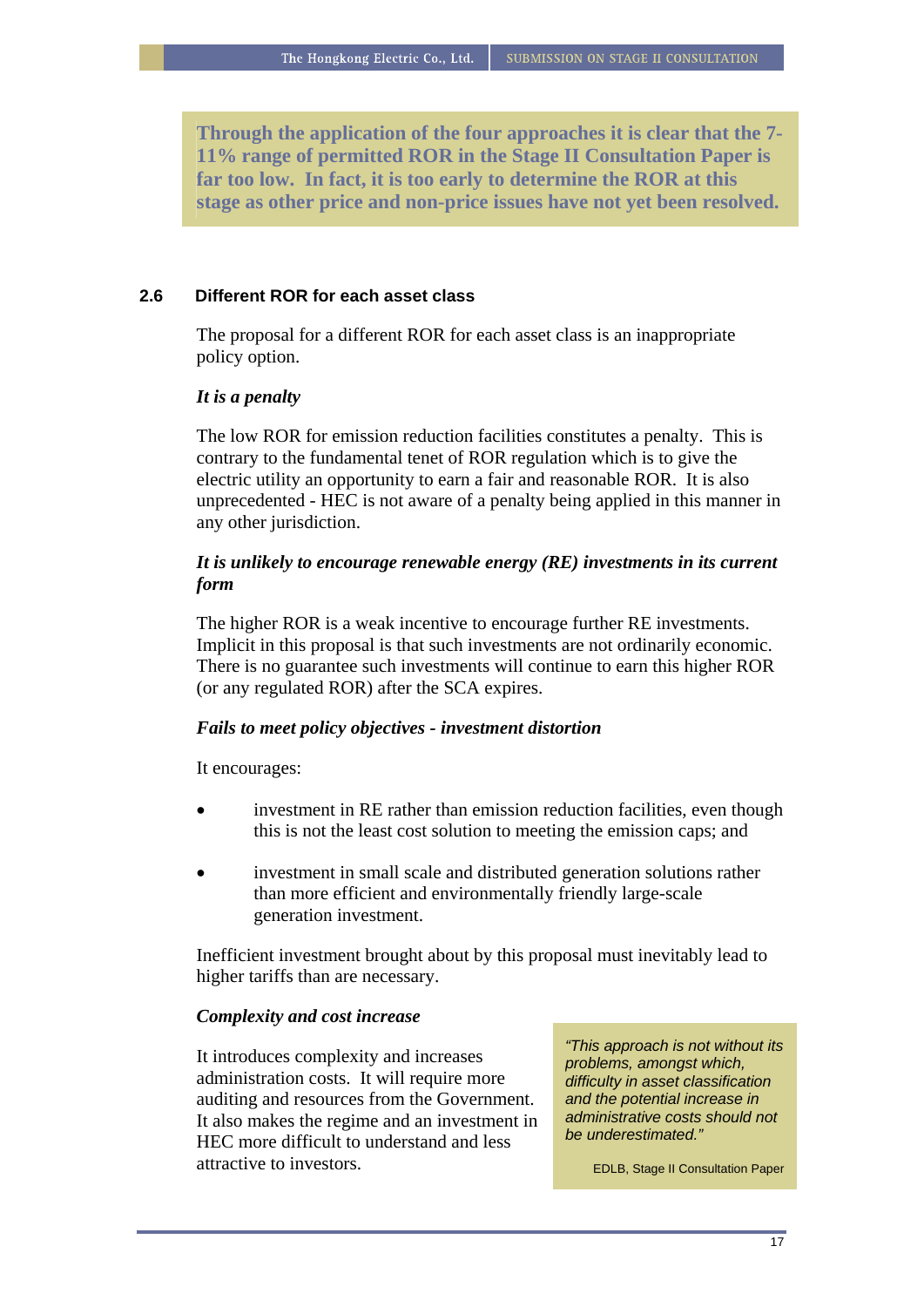**Tiering RORs according to different asset types is an unprecedented policy that would increase complexity and distort investment.** 

## **2.7 Transition costs**

A regulatory change should only proceed if the benefits clearly outweigh the costs. One major cost that the Government has failed to take into account in the Consultation Paper is the transition and stranding costs arising from its proposals.

Payments for stranded costs have occurred in every electricity market in the world that has undergone major electricity reform of the kind contemplated here.

The Government needs to consider that its proposals:

- are inconsistent with its regulatory compact with HEC; and
- involve the introduction of competition.

The management and mitigation of these costs is a major issue that needs to be dealt with now if the proposals and further development of the electricity market are to be implemented.

## *There is a regulatory compact*

The existence and nature of a regulatory compact have been the subject of controversy in the US but in Hong Kong the situation is simpler - an explicit contract, namely the SCA, exists. While the overall compact is broader than the SCA, the SCA's recitals specifically set out the underlying basis of the relationship:

*"HEC recognises its continuing obligation to contribute to the development of Hong Kong by providing sufficient facilities to meet the present and future demand for electricity and in pursuit of this objective, would construct additional generation, transmission and distribution facilities for sale of electricity to its consumers.* 

*The Government recognises that HEC and its shareholders are entitled to earn a return which is reasonable in relation to the risks involved and the capital invested in and retained in the businesses"*

In short, HEC agrees to continue to invest on the assurance that the Government will allow HEC to earn a reasonable return. The Government cannot unilaterally change the regulatory compact.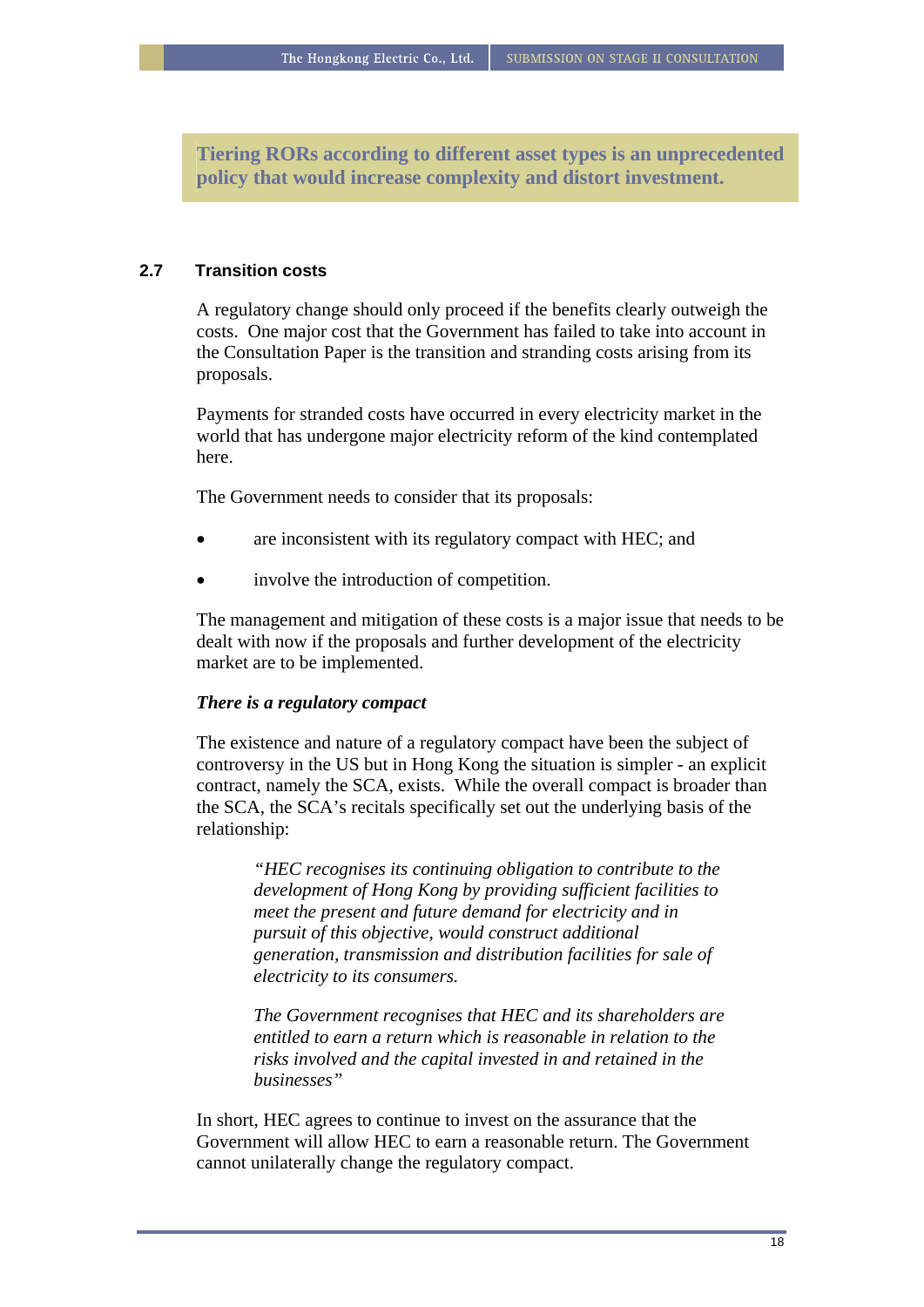The critical feature of the compact is the understanding that the SCA would be renewed in substantially its current form. Any material departure must be fully justified and accepted by all.

## *Where is the evidence?*

People may argue about the evidence but it can be addressed through examining the parties' expectations, the terms of the SCA and representations by the Government. However, it can also be answered much more directly by asking one simple question:

Would any rational investor:

- 1 commit tens of billions of dollars to installing assets of 30-35 years service life which may be stranded upon expiry of a 15 year term contract; and
- 2 when such investment could not be recouped during that term?

The answer must be no, unless that investor and the Government expected the contract to be renewed on substantially the same terms as it was in 1993.

**Changing any regulatory regime inevitably incurs transition and stranding costs. These issues arising from the Government's proposals have not been addressed.** 

## **2.8 Performance incentives**

## *Proposals lack detail*

The Government's proposals regarding performance incentives to improve energy conservation, demand side management, use of RE, operational efficiency and service quality are under-developed, making it difficult to comment. HEC has a number of reservations.

#### *Service quality – price trade-off*

At a practical level, the two power companies already have very high performance standards in these areas. It is therefore unclear whether there is room for significant improvement.

The Government and indeed consumers must accept that the current high standards are a function of a regime in which the power companies are able to earn reasonable returns. If tariffs are to fall significantly, then the Government and consumers cannot expect service standards to remain the same.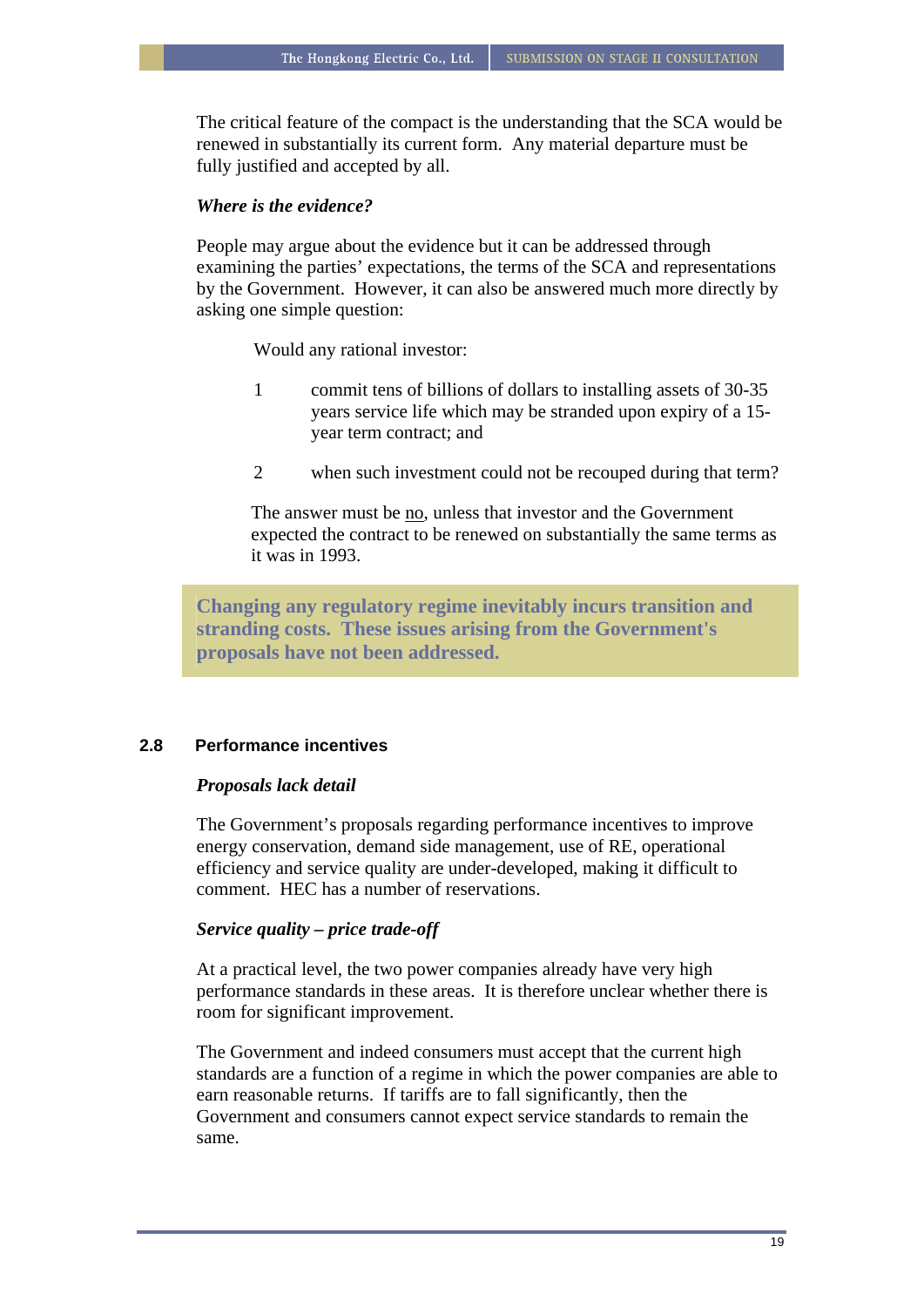To further penalise HEC under an inappropriately set performance mechanism is to exacerbate the problem by further depriving HEC of the funds necessary to deliver high quality services.

#### *Implementation*

Any performance incentive scheme must be carefully designed. HEC has set out some high level key principles in its submission which must be met. The Government must also take into account that any such scheme is likely to have implementation and administration costs.

**The current high standards achieved by HEC are a function of a regime in which the power companies are able to earn reasonable returns.** 

## **2.9 Tariff regulation**

HEC agrees in principle with most of the Government's proposals regarding tariffs:

The costs for making available supply (operating costs and fuel charges) and the agreed return to the company for providing the service must be included in determining the tariff.

> This is a fundamental aspect of ROR regulation. The tariffs are HEC's main source of revenue and they must obviously be set at a level which allows it to meet its costs of service, including a return on its assets.

- HEC also agrees that the tariffs should be subject to annual reviews to ensure that they continue to reflect actual costs of service.
- HEC is willing to consider any reasonable request for the power companies to make available more information to the public provided that commercially sensitive information is protected.
- HEC agrees that the Fuel Clause Account should be maintained. As Hong Kong has no indigenous fuel resources and the power companies must import fuel, they are exposed to price volatility.

## *Government review of tariff changes*

HEC's projected tariffs are already subject to Government approval together with a 5-Year Financial Plan. It is unnecessary for the Government to approve the annual tariff review.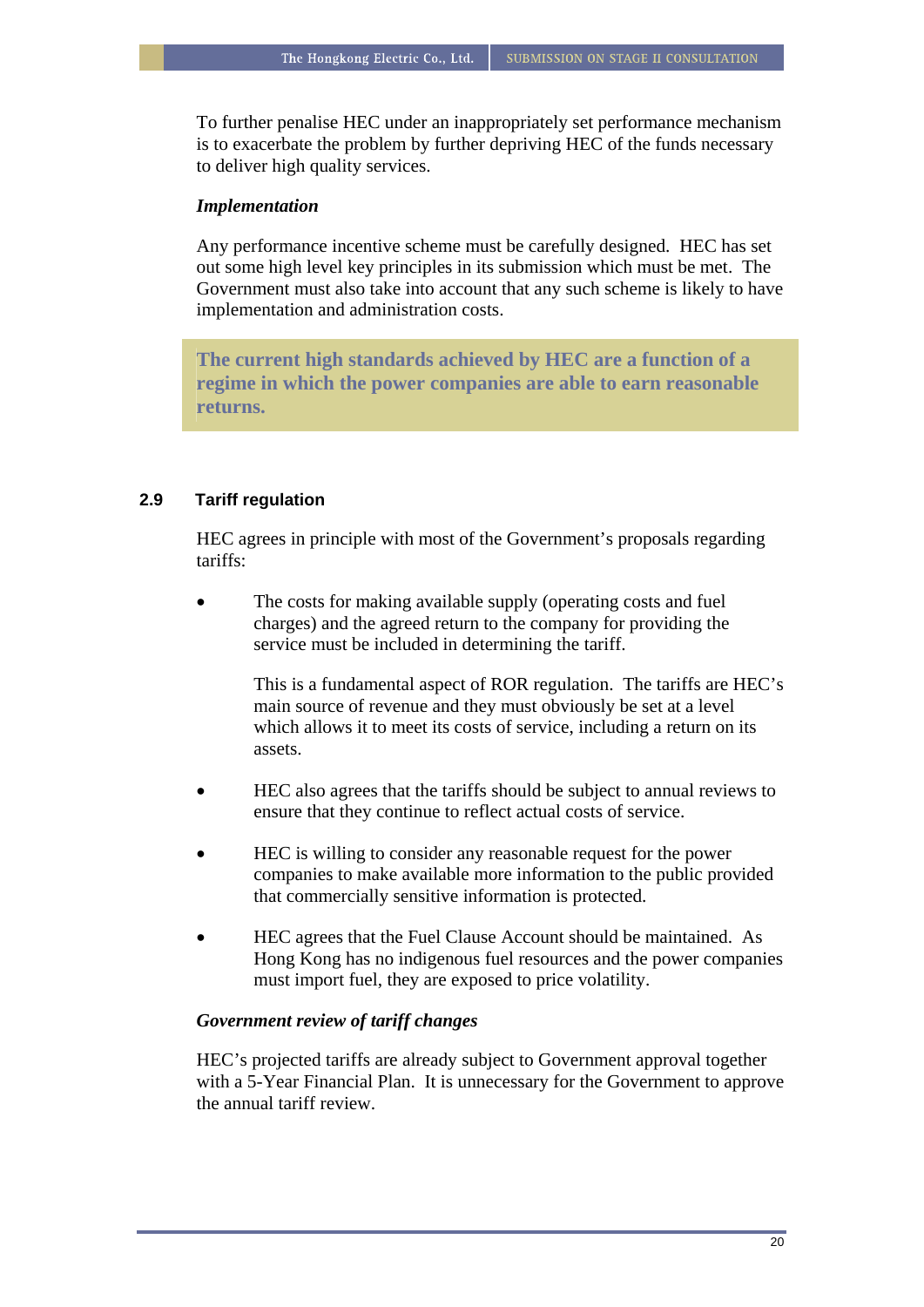The proposal introduces an inappropriate level of discretion on the Government with no safeguards. As noted by the Victorian electricity regulator, the Essential Services Commission:

> *"excessive discretion or the inappropriate exercise of discretion can increase uncertainty and regulatory risk which can in turn increase the cost of capital, or prevent companies from undertaking investments or initiatives that would otherwise improve efficiency."*[7](#page-21-0)

The Government will be under political pressure whenever a tariff increase is required. This undermines the entire regulatory regime which is designed to give HEC certainty that it will be able to recover its costs of service and a reasonable return. The existing regime for tariff adjustments should be maintained.

**Government approval of annual tariff review will turn it into a political decision and undermine the entire regulatory regime.** 

## *Tariff Stabilisation Fund*

The Fund is an important mechanism for stabilising tariffs and the Government is correct in retaining it. However, the proposal to lower the cap which applies to the Fund is unnecessary.

Concern about excessive accumulations in the Fund is unwarranted. The existing cap was only agreed in 2003. In any case, HEC has not built up large balances in its Development Fund for many years.

Consistent with regulation in other jurisdictions, the Tariff Stabilisation Fund should operate symmetrically, i.e. it should be able to go into debit. This will remove any incentive to accumulate positive balances in the Fund.

**Rather than lowering the cap on the Tariff Stabilisation Fund, the Government should allow the Fund to go into negative balance, thus removing the incentive to accumulate.** 

## **2.10 Institutional set up**

## *Existing institutional arrangements are appropriate*

HEC agrees that the current institutional arrangements, under which regulatory responsibility is shared among Economic Development and Labour Bureau (EDLB), Electrical and Mechanical Services Department (EMSD) and

<span id="page-21-0"></span> $\overline{a}$ 7 Productivity Commission, *Review of the Gas Access Regime*, Report no. 31 (2004) p 110.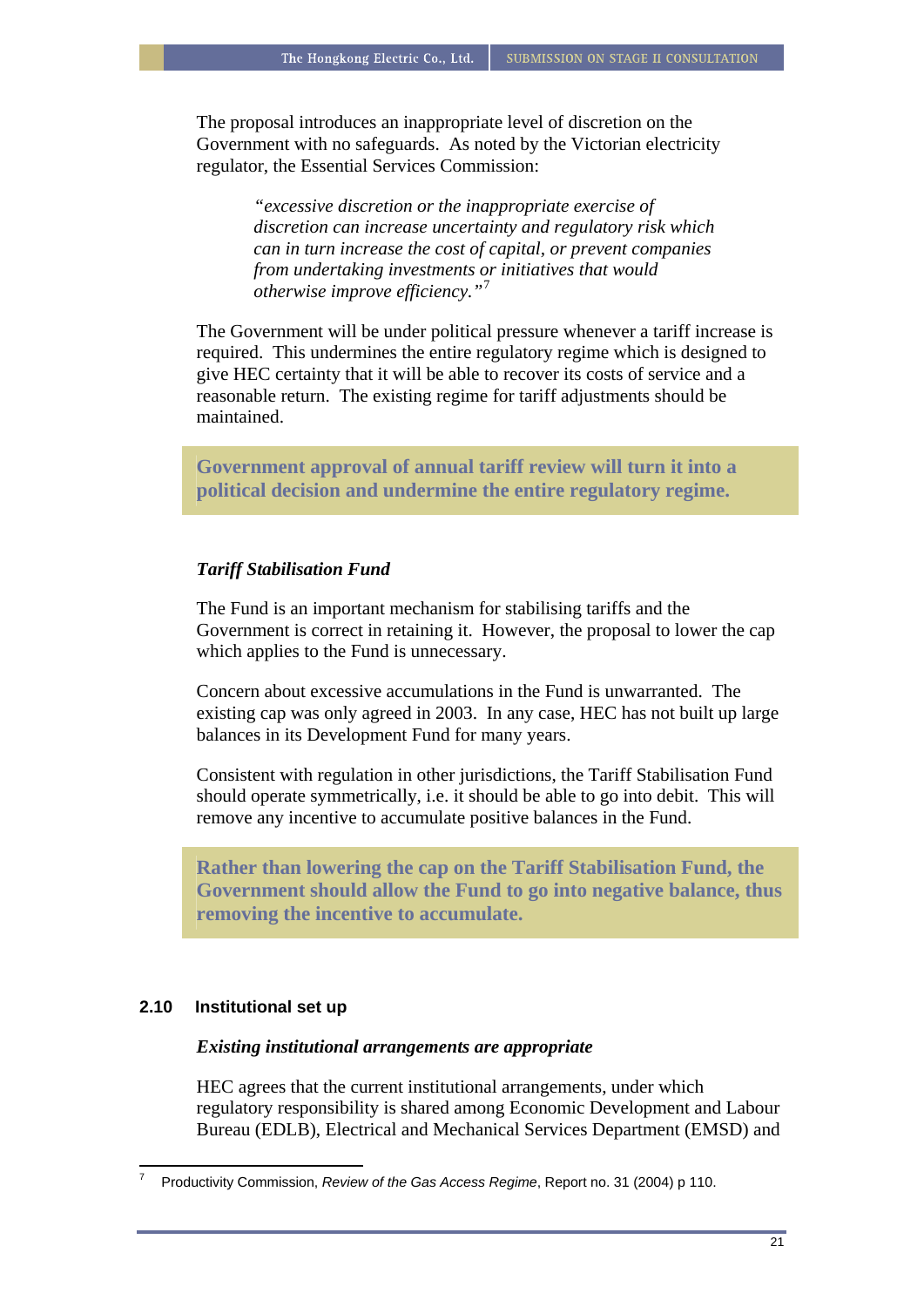Environmental Protection Department (EPD), are an appropriate division of responsibility within Government.

As highlighted in the Consultation Paper, the current institutional arrangements have provided an effective means of "*regulating the electricity industry and ensuring a proper balance of economic, safety, reliability and environmental issues pertaining to electricity supply issues.*"[8](#page-22-0)

Maintaining the current institutional arrangements is also consistent with the Government's proposal to continue economic regulation by means of a bilateral agreement. The Government, as counterparty to the bilateral agreement, is in the best position to implement the economic regulatory arrangements.

#### *Future arrangements*

However, HEC is concerned about the Government's proposal to move towards an independent economic regulatory body in the future. This creates an unacceptable level of uncertainty as to whether the SCA will form the major boundaries of HEC's regulatory obligations for the next regulatory period.

HEC considers that any moves towards establishing a separate independent economic regulator are premature in the context of the next regulatory period, particularly in light of the fact that:

- the chances of new sources of supply during the next regulatory period remain remote; and
- major hurdles to increased interconnection and grid access remain unresolved and are unlikely to be resolved in the next regulatory period.

#### *Costs of independent regulation*

The costs of establishing and maintaining an independent regulatory body can be extremely high. Ultimately, these costs will be borne by consumers.

There is also a significant risk that these costs increase over time. The International Energy Agency has noted that:

> "*The move towards political independence has implications for the management of the public sector because it usually entails setting up a separate organisation. This is costly, and more importantly, establishing autonomous organisations may produce some problems in the long-term because of the tendency of organisations to grow and self perpetuate*."*[9](#page-22-1)*

 $\frac{1}{8}$ Stage II Consultation Paper, para 2.71.

<span id="page-22-1"></span><span id="page-22-0"></span><sup>9</sup> International Energy Agency, *Regulatory Institutions in Liberalised Markets* (2004) p 14.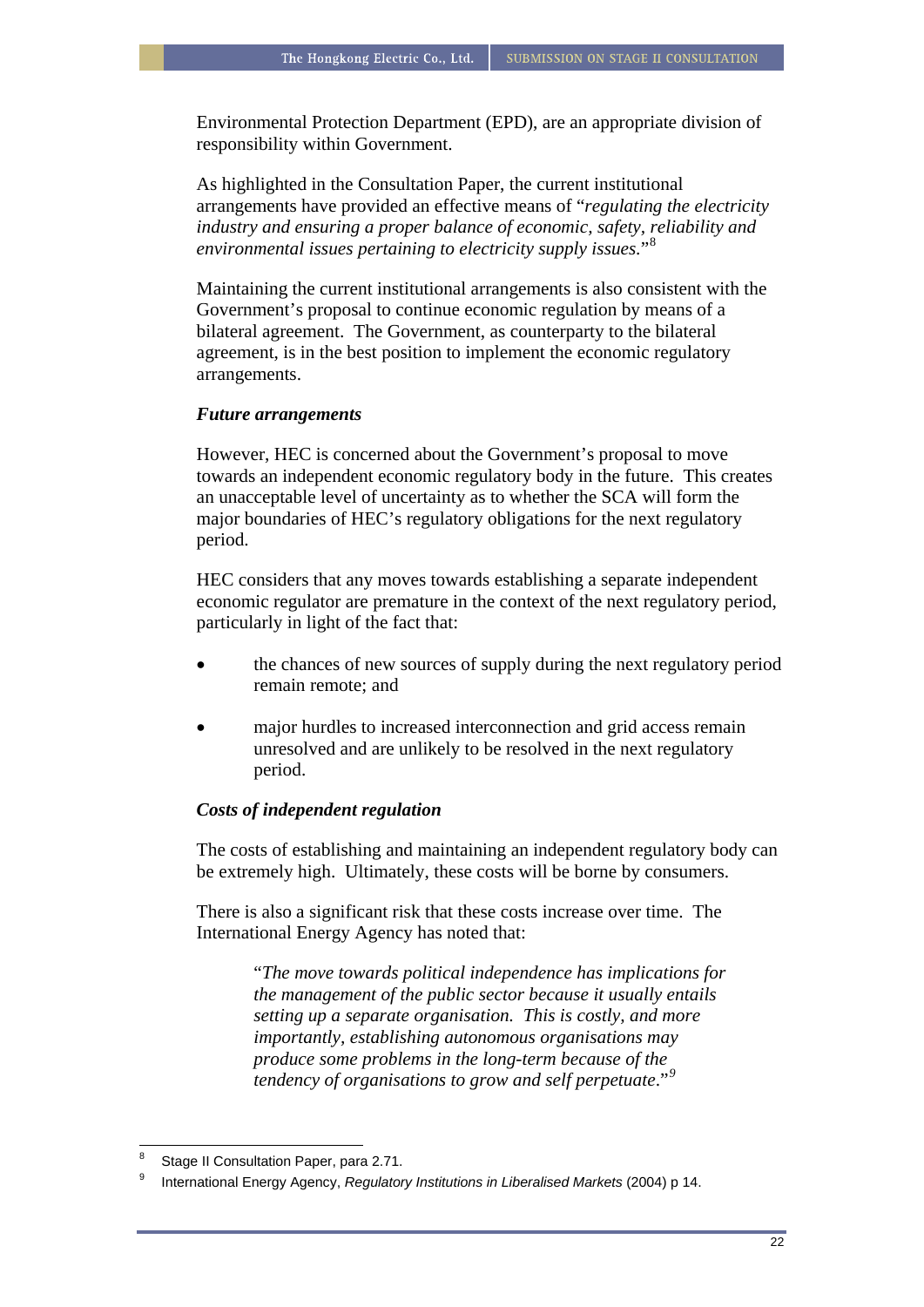**The existing regulatory arrangements have worked well and efficiently. Moves towards an independent regulatory body are premature and likely to lead to higher costs and overregulation.** 

## **2.11 Safety regulation**

At present, safety of electricity supply is regulated under the Electricity Ordinance (Chapter 406), with EMSD as the enforcement agency.

HEC agrees that the existing arrangements should be retained in relation to the safety of electricity supply. The existing arrangements have proven to be an effective means of ensuring the high safety standards which are crucial to ensuring supply safety.

#### **2.12 Environmental regulation**

HEC supports the Government's policy objective of minimising the environmental impact caused by the production and use of energy. However, although the Stage II Consultation Paper provides a starting point in this regard, HEC has identified a number of significant concerns with the Government's proposals.

#### *Failure to meet policy objectives*

The proposals undermine, rather than advance the Government's policy objectives.

#### • **Failure to achieve emissions reduction**

The Government's proposals give too much weight to RE as a means of reducing emissions. Regardless of any financial incentive offered to power companies, there are a number of impediments to the further adoption of RE in Hong Kong, including physical constraints domestically, issues associated with the importation of RE from the Mainland, and the high cost of RE compared with other energy sources.

## • **Increased reliability risk**

If caps are set solely by reference to the intergovernmental regional emission targets, they are likely to be stringent to the point of being unachievable. When these caps are considered in light of the proposed penalties for non-compliance, the power companies will face a dilemma whether to resort to reducing coal-fired generation to achieve compliance. This may create an unacceptable risk to supply reliability.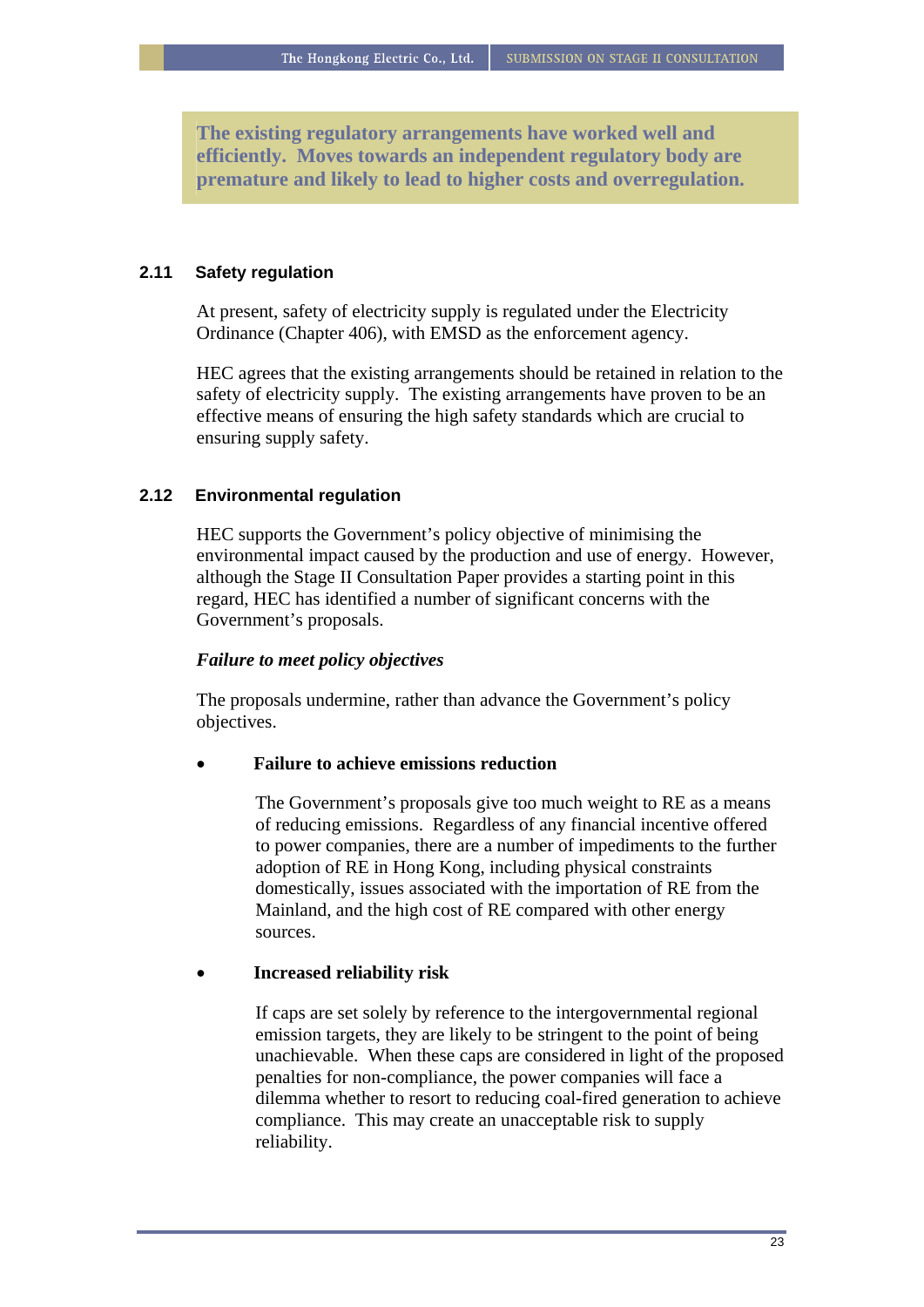#### • **Not cost-effective**

The proposals distort investment towards less cost-effective strategies for reducing emissions, contrary to the Government's objective of efficient energy supplies at reasonable prices.

**The over-reliance on RE to improve air quality is inappropriate given Hong Kong's geography and the technology's high cost, while applying a lower ROR to emission reduction facilities will discourage investment in this area.** 

#### *Contrary to best practice environmental regulation*

A number of aspects of the proposals fall short of best practice environmental regulation.

#### • **Governments should set outcomes, not mandate means**

The proposals manifest a "command and control" approach to regulation. Regulation which dictates what type of environmental expenditure should and should not be undertaken to achieve the Government's objectives shifts the onus of finding cost-effective emission reductions from those best-positioned to locate them (the power companies) onto the Government, which is not in the best position to identify emitters' needs and opportunities.

#### • **Polluter pays does not mean that users do not**

The Government's proposal to apply a lower ROR to emission reduction facilities is simply not supported by the "polluter pays" principle, as has been suggested by the Government. HEC considers that it should be entitled to pass through to consumers the full costs (including a fair return on and of capital) of any environmental expenditure which is necessary and prudent, whether that expenditure is on RE, emission reduction facilities or new gas-fired plant.

• **Penalties are unfair, heavy handed and arbitrary**

There is a high level of duplication in the proposed penalties for noncompliance with emission caps.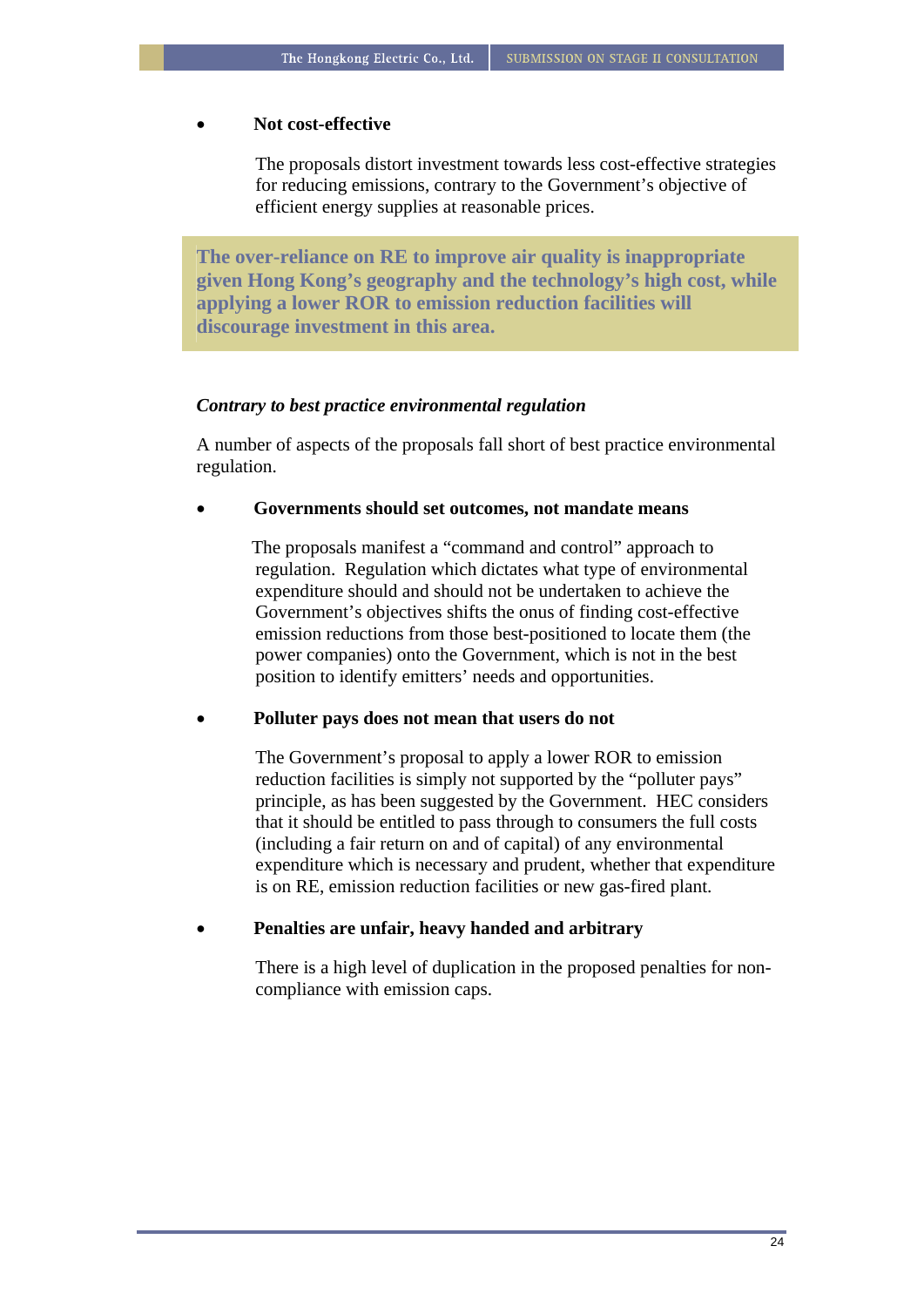## • **Emission caps are unachievable and have been set without reference to recognised emissions allocation methodologies**

HEC is concerned that the Government may, contrary to international best practice for the setting of emission permits/caps, seek to employ the following:

- (i) the initial emission caps would be set unilaterally by the Environmental Protection Department, without proper consultation with affected stakeholders;
- (ii) caps calculated solely by reference to the intergovernmental regional emission targets taking no account of power companies' historic emission levels, unlike the "grandfathering" approach adopted in the EU and the UK; and
- (iii) the proposals would provide no certainty as to the projected level of emission caps in the medium to longer term, making it difficult for HEC to formulate a long-term emissions reduction strategy.

Moreover, HEC considers that emission caps stipulated by the Government do not account for the likely magnitude and speed of reduction that can be realistically expected of power companies. The difficulty of achieving the proposed caps is compounded by the already-high levels of emissions performance being achieved from existing plants, and the Government's refusal to consider the second gas combined-cycle unit L10 suggested by HEC in its discussion of the 2004-2008 Financial Plan. In the absence of significant new investment in gas-fired generation, HEC will not be able to meet these excessively stringent caps through RE and emission reduction facilities alone.

## • **Uncertainty**

The proposals do not provide sufficient certainty to market participants.

- (i) There is insufficient detail about the Government's long-term RE policy specifically and the future electricity regulatory regime generally for investors to confidently invest in RE, a risk which is compounded by the proposal for a 10-year SCA term. The premium ROR applying to RE does not mitigate this regulatory risk.
- (ii) The Stage II Consultation Paper is silent on the treatment of gas-fired generation assets post-2008, notwithstanding the critical role gas-fired generation is expected to play in reducing future emissions from the Hong Kong power sector.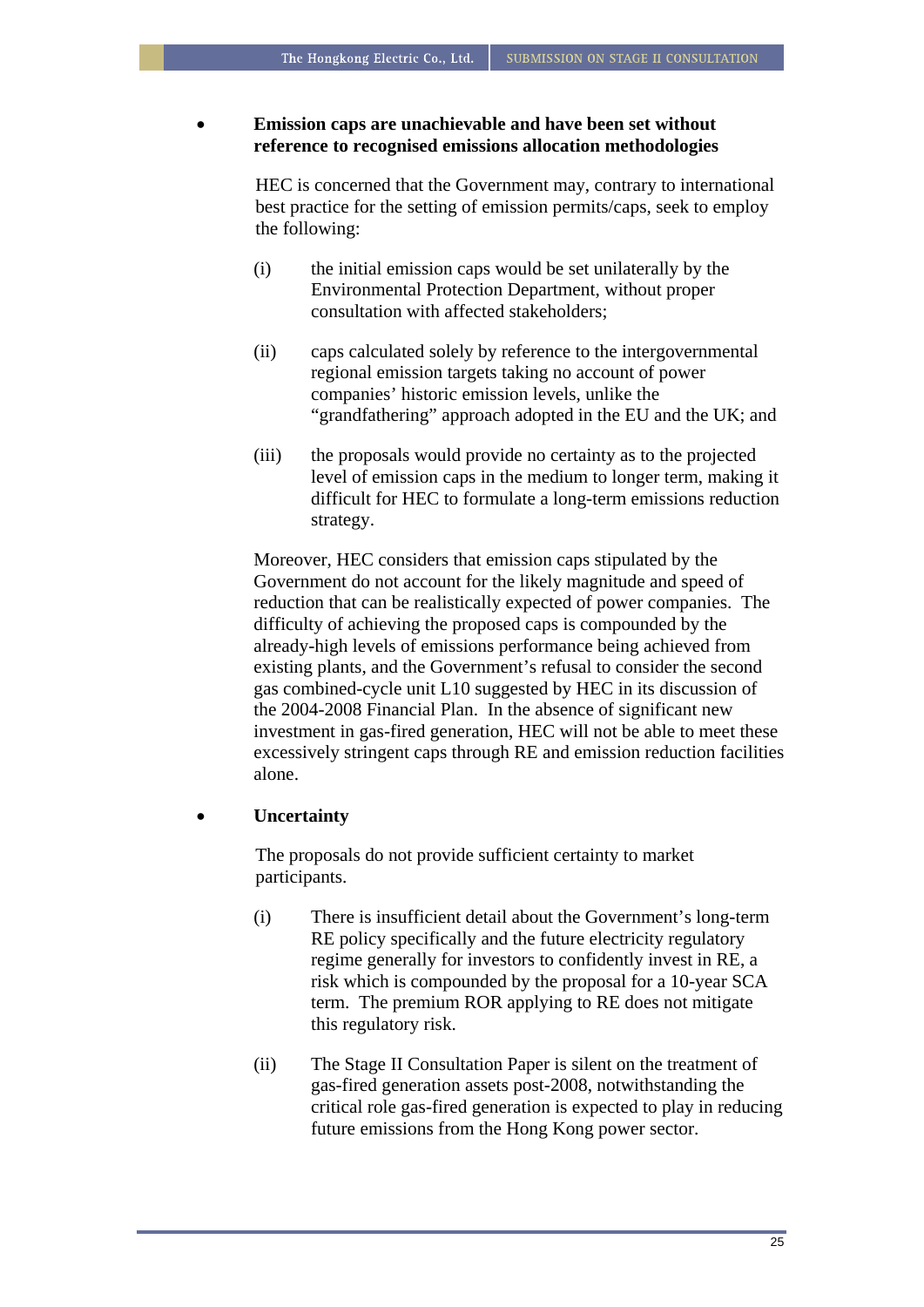(iii) The Consultation Paper contains no guidance as to emission targets beyond 2010 or how exactly the Government proposes to "*progressively tighten the emission caps on major pollutants when renewing the licences of individual power plants*."[10](#page-26-0) Without a clear picture of the post-2008 regulatory framework, power companies cannot begin developing and implementing their long-term investment planning.

**Power companies are best qualified to decide how to meet emission targets, and should be able to pass through the costs to the endusers.** 

**The penalties and emission caps are overly stringent and set without reference to local operating conditions.** 

## **2.13 Supply from the Mainland**

HEC agrees with the Government's comments that:

- there are serious issues to be considered with regard to importing electricity from Guangdong and it would be prudent at this stage not to predicate the future development of the electricity market in Hong Kong on supply from the Mainland; and
- close monitoring and liaison with the relevant Mainland authorities on the supply situation in the Mainland is necessary.

## *Availability*

The supply situation in Guangdong remains very tight. Demand for electricity grew by 35% between 1999 and 2001 and continues to grow at about 10% per year. Guangdong has relied heavily on power imports from neighbouring provinces and some power rationing has occurred. At present, Guangdong still has to import from Hong Kong to meet its demand, and its priority is therefore to ensure that it has sufficient installed capacity to meet its own demand rather than to supply Hong Kong.

## *Reliability*

At present, reliability of supply, which requires both the generation plants and the networks to perform well, is under the full control of the two Hong Kong utilities. Thanks to adequate infrastructure and good asset management, Hong Kong's supply reliability is among the highest in the world.

<span id="page-26-0"></span> $\overline{a}$ Stage II Consultation Paper, para 2.31.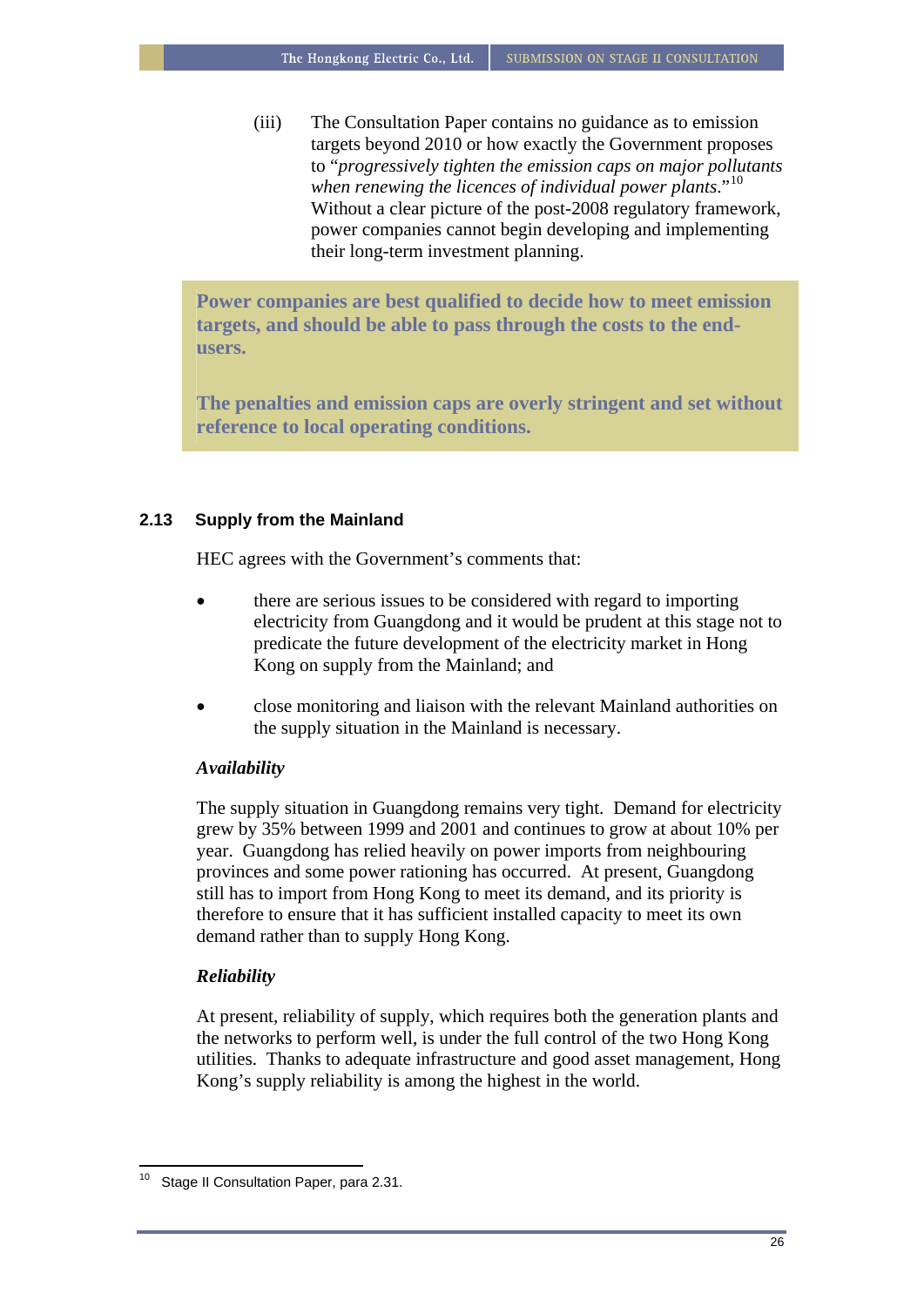California's energy crisis in 2000-2001 reminds us that if Hong Kong is to be supplied by South China, any capacity shortage suffered by South China will result in a reduction of imported electricity. As the networks of South China are much less reliable [\(Figure 8](#page-27-0)), Hong Kong will end up with deteriorated reliability in both generation and transmission.



<span id="page-27-0"></span>**Figure 8: Electricity supply reliability of China municipalities and Pearl Rive Delta cities in 2004** 

#### *Environment*

Even if the supply and demand situation in Guangdong can be balanced in the medium to long-term via the import of hydro power from the neighbouring provinces/areas, the highly-polluting, low-efficiency small thermal plants operating in Guangdong will still pose an environmental threat to the whole Pearl River Delta region.

## *Economics*

The above factors impact on the economic viability of importing electricity from the Mainland. Taking into account reliability and environmental standards, electricity imported from the Mainland will not necessarily be cheaper than electricity produced locally.

In comparison to the rest of the Mainland, the electricity tariffs of the Guangdong Province are the highest of all provinces and municipalities in the country. $^{11}$  $^{11}$  $^{11}$ 

<span id="page-27-1"></span> $\overline{\phantom{a}}$ 11 Zeng Lemin, Zhang Chi, Chen Lijia and Xiang Xiaomin, 'Guangdong Electric Power Market Reform: Options and Impact' (Working Paper No. 33, Program on Energy and Sustainable Development, Stanford, 2004).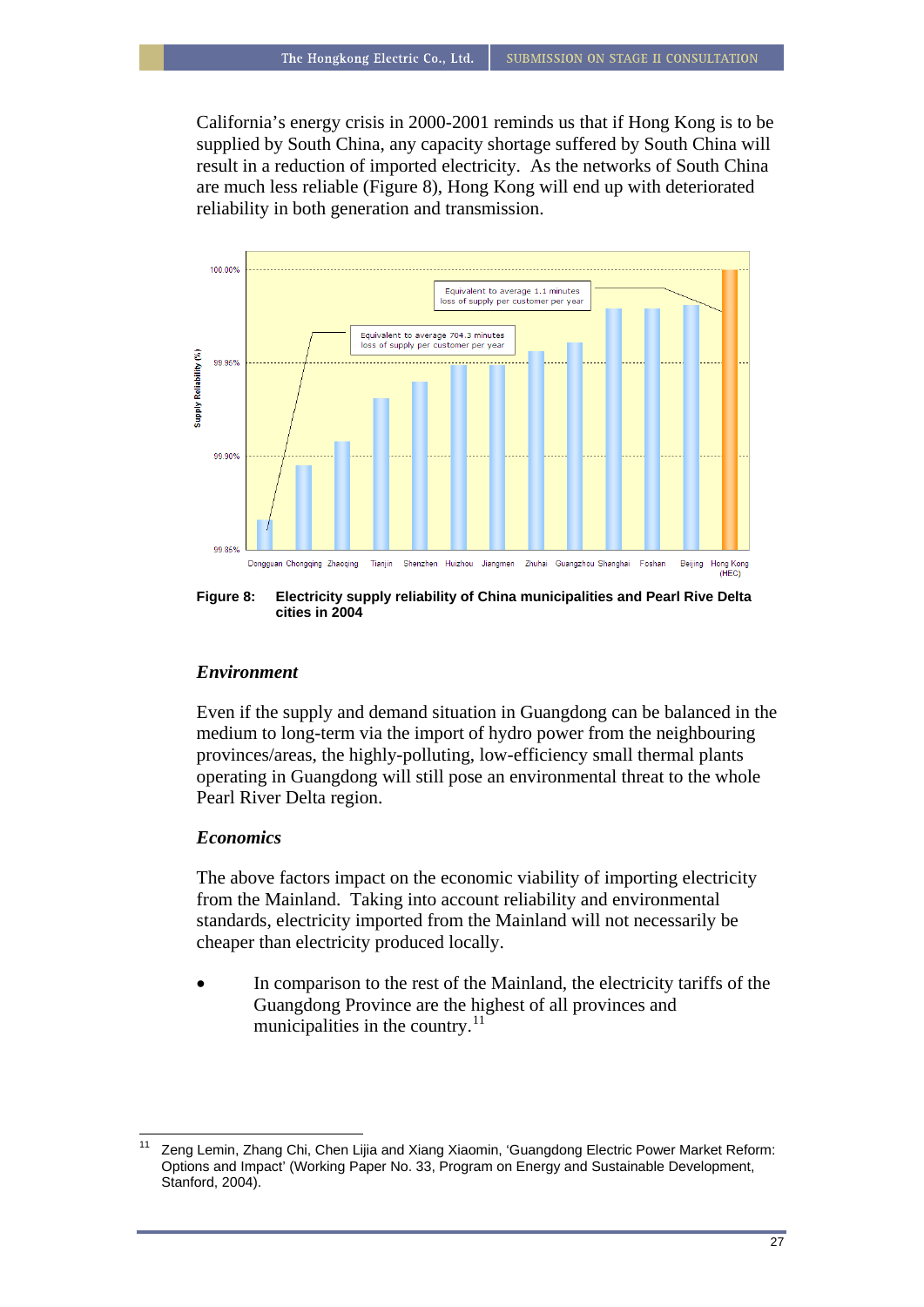In view of the long transmission distance from Guangdong to Hong Kong and the lack of reserve transmission capacity, it is likely that the transmission networks in Guangdong would need to be upgraded in order to have the capability to export electricity to Hong Kong. The costs associated with this would ultimately be borne by Hong Kong consumers.

**Opening the market to Mainland supply exposes Hong Kong to significant reliability and supply risks for power that will not necessarily be cheaper.** 

#### **2.14 Grid access**

Any moves toward open access to the grid should be based on a careful costbenefit analysis.

The main driver for an open access regime is to introduce greater competition in the supply of electricity. However, mandated open access is a radical departure from the existing form of regulation in Hong Kong. International experience provides a salutary lesson as to the difficulty and often financially disastrous effect of market reform.

HEC is of the view that at this stage, the higher costs and uncertainties involved in introducing such a regime, and the potential adverse impact on system reliability outweigh any potential competition benefits that may arise as a result of open access.

#### *System reliability*

 $\overline{\phantom{a}}$ 

International experience has shown that system reliability can degenerate under an open access regime. For example, it has been observed in the US that:

*"Whereas electricity grid reliability was expected, in fact taken for granted, during the era of franchise monopolies, reduced reliability and the potential for unexpected blackouts have surfaced as an undesirable by-product of electricity restructuring."* [12](#page-28-0)

#### *Conflict with obligation to supply*

Under the current regulatory regime, the two power companies are subject to an "obligation to supply". A mandatory open access regime is inconsistent with an obligation being imposed on the power companies to ensure there is sufficient supply to service Hong Kong.

<span id="page-28-0"></span><sup>12</sup> M Whitfield, '*Update on the Impact of Electricity Market Competition in the US on the Nuclear Industry*' (Paper presented at the Uranium Institute 25th Annual Symposium, London, 30 August - 1 September 2000) p 4.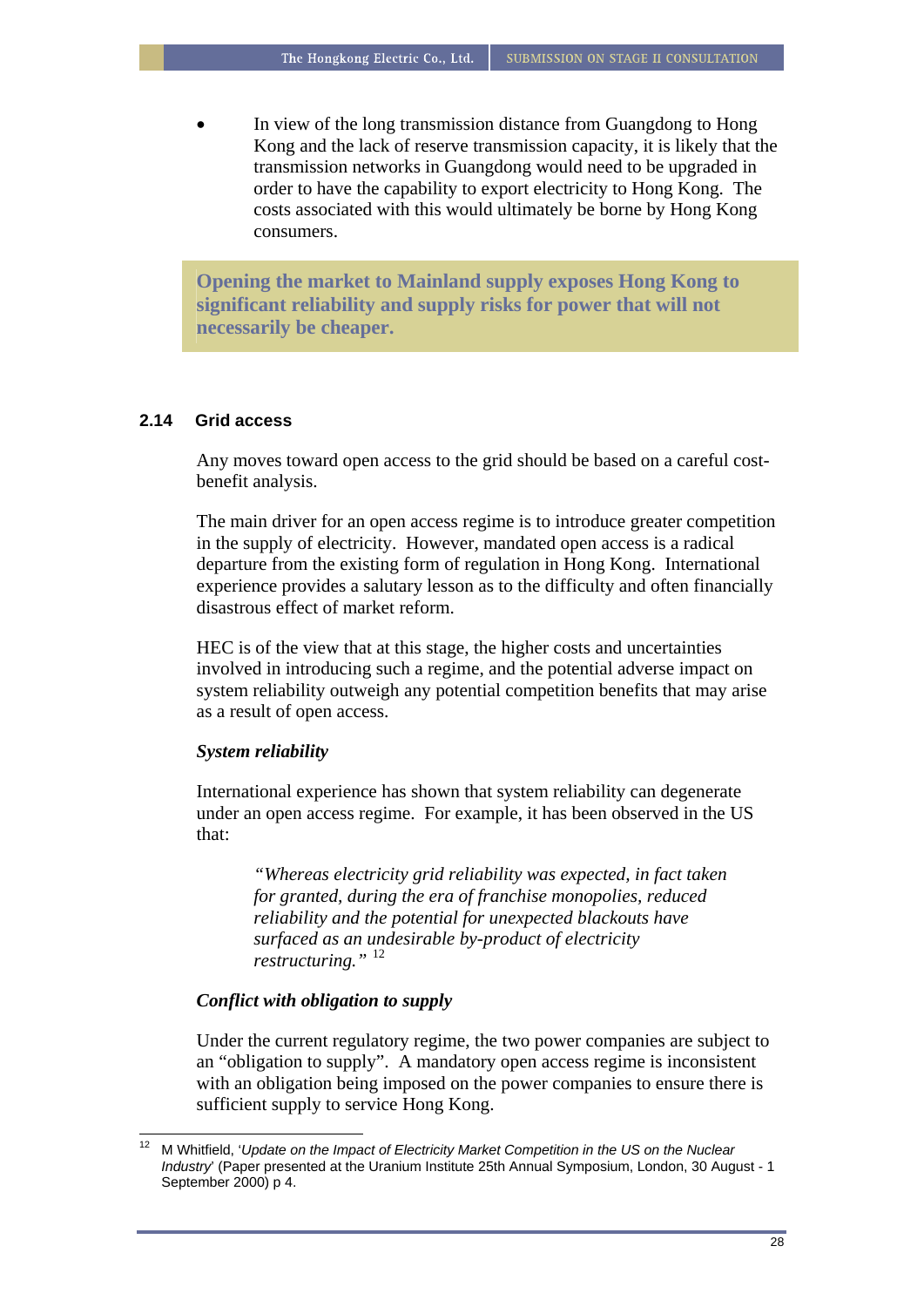If both an obligation to supply is retained in future regulatory periods and a mandatory access regime is introduced, it would lead to significant upward tariff pressure in the Hong Kong electricity market.

## *Set-up costs and ongoing costs*

The introduction of such a major regulatory change, such as mandatory open access, would require substantial set-up costs that result from the creation of new organisations, the investment in new hardware and software and the changes to operating systems. It would require the introduction of a completely new legislative framework to deal with issues such as reliability standards and technical standards, access pricing, dispute resolution, liability between market participants and the establishment of an independent system operator.

## *Investment in Hong Kong*

Imposing a legislated mandatory open access regime would also have wide reaching consequences for investment in Hong Kong.

Investors would be extremely sceptical of investing in the development of, or additions to, the electricity network where they know that:

- they will be required to share the asset with their competitors; and
- the investment can be further undermined by the electricity suppliers who have not contributed to the substantial investment that the current network owners have made, and will likely make in the future, and simply "piggy back" on that investment.

#### *Access pricing and disputes*

HEC is concerned that the current mandated access proposal does not address the issue of how fair compensation to the grid owners would be determined.

The cost implication of these disputes, together with the potential impact on future investment, is an important consideration in relation to any moves towards an open access regime.

#### *Competition*

The option to mandate open access is predicated on the assumption that competition in the electricity supply market in Hong Kong is a workable and cost-beneficial proposition.

There are a number of unique local factors which make it difficult to introduce meaningful competition to the Hong Kong electricity market, including its relatively small size, the lack of indigenous fuel sources, as well as the lack of infrastructure such as customer transfer processes and metering facilities to support competition.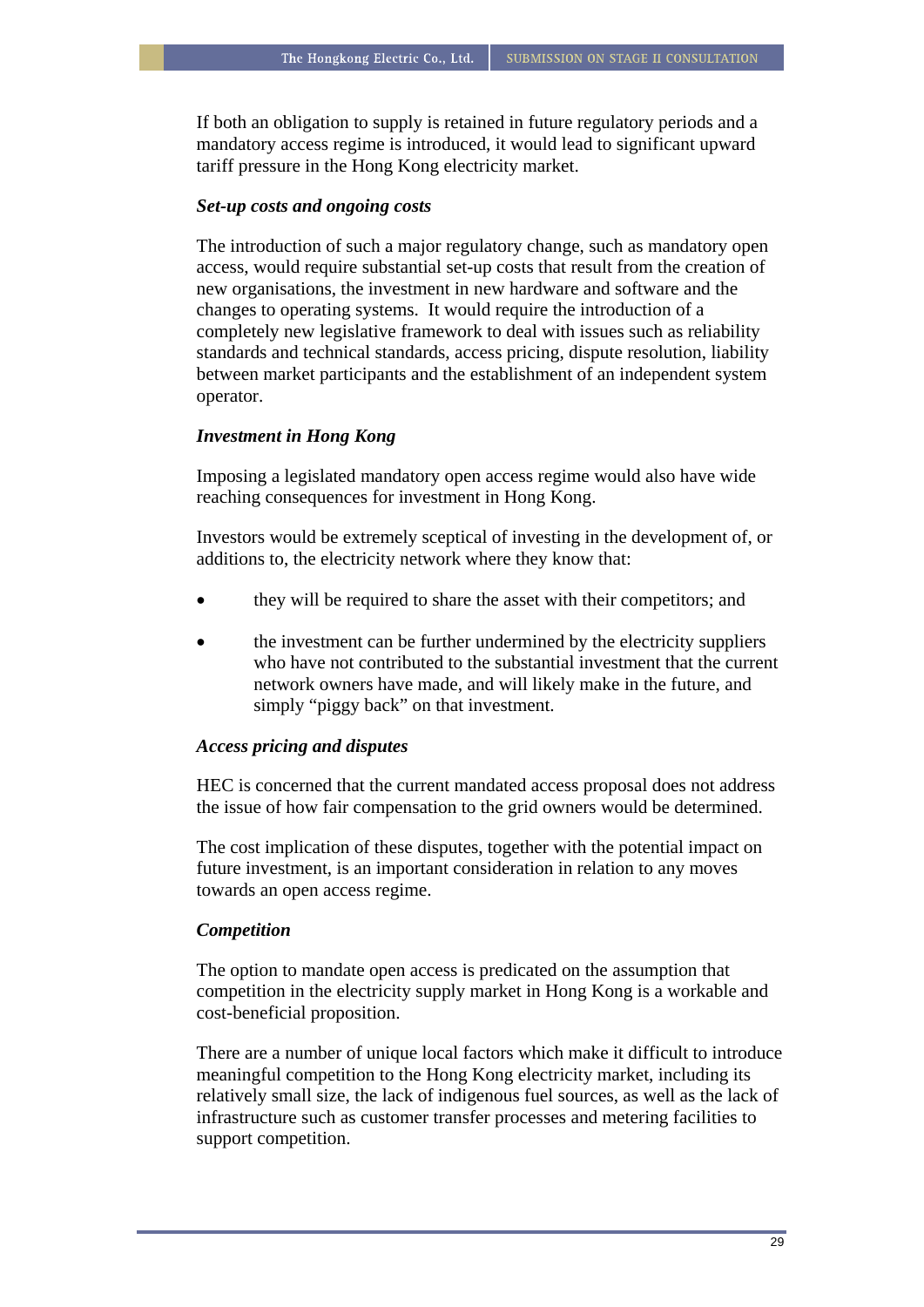**Mandated open grid access is a radical departure that is inconsistent with the supply obligation of the power companies and could result in higher tariffs as they build reserve capacity. It is inappropriate to Hong Kong's small market and would require a complete overhaul of the regulatory framework.** 

## *Connection of renewable energy sources*

HEC acknowledges that the development of RE sources is an important element of the Government's energy policy.

To that end, HEC was, in conjunction with EMSD, actively involved in the development of technical guidelines for the grid connection of small-scale RE power systems.

However, wind generation projects, particularly on a large scale, bring with them a host of technical and reliability issues.

To ensure that RE systems connected to the network do not jeopardise overall supply reliability and safety, HEC agrees with the Government that grid access for these facilities needs to be carefully considered on a case-by-case basis.

## **2.15 Increased interconnection between CLP Power Hong Kong Limited (CLP) and HEC**

HEC agrees with the Government's views that:

- interconnection cannot displace the need for new generation facilities to meet growth in electricity demand; and
- enhanced interconnection between CLP and HEC to enable all customers in one supply area to choose a supplier in another area without constraint is not an economically viable position.

However, HEC disagrees with the Government's view that increasing interconnection will bring about greater system efficiency of the HEC and CLP systems and will result in the lowering of costs to consumers.

## *Increased interconnection cannot bring customer choice*

In order to give customers choice as to their service provider, interconnection capability would have to be increased to "full access". Although this may be technically feasible, it is clearly not economically viable.

As recognised by the Government in the Stage I Consultation Paper: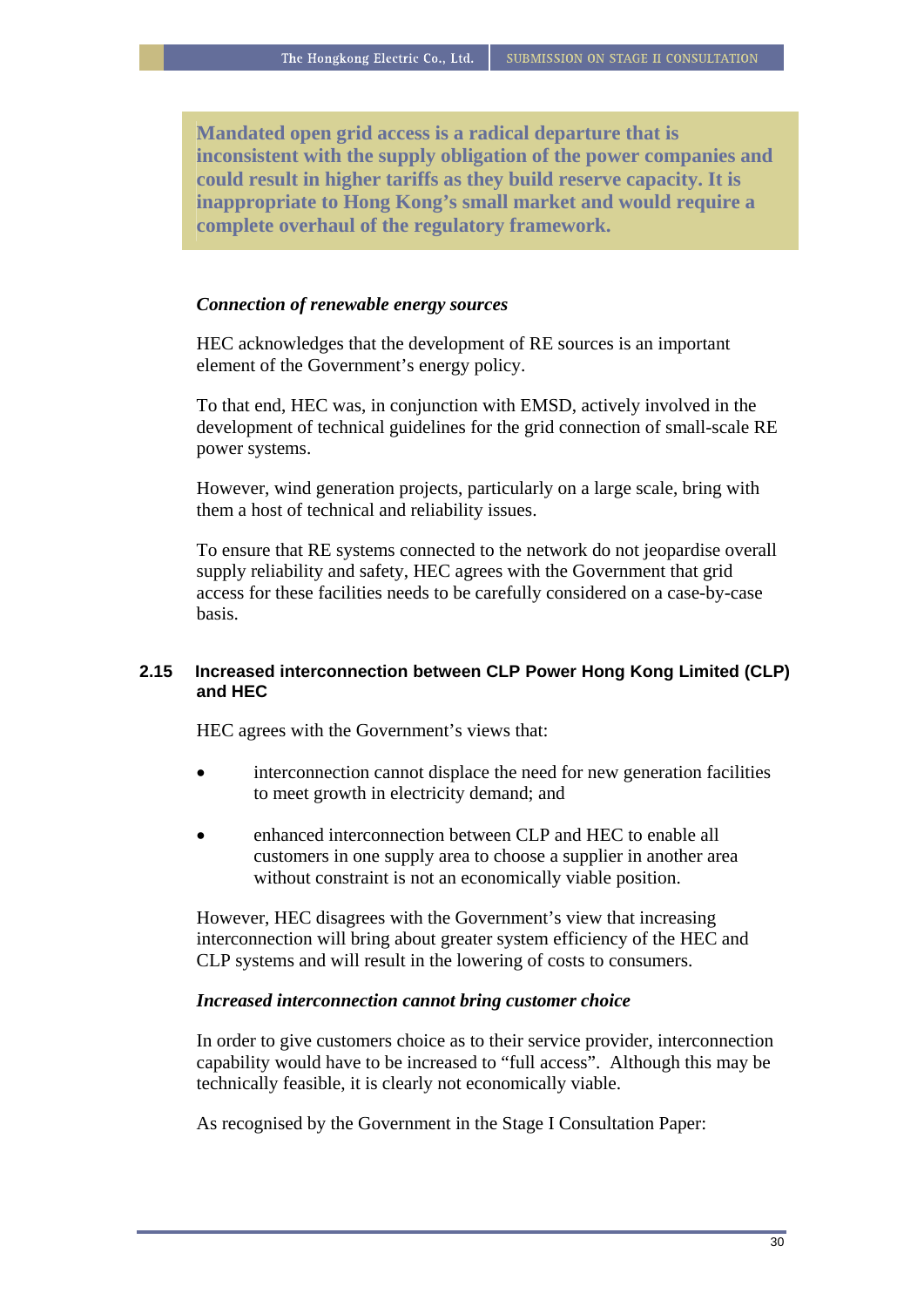- full customer choice would require the power companies to develop substantial additional generation capacity to cater for supplying customers in both service areas; and
- these significant upfront costs would be borne by all consumers while the perceived benefits would be uncertain and long in coming.<sup>[13](#page-31-0)</sup>

#### *Reliability*

Both the Government and the public (through the Stage I consultation process) have stressed that maintaining reliability of supply remains the paramount consideration for the next regulatory period and beyond.

However, the potential impact on reliability associated with increased interconnection has not been considered in any detail by the Government in its proposals for increased interconnection.

These are not theoretical risks. Experience from overseas electricity markets has illustrated that operational and system disturbances can arise with highly interconnected systems.

As described in the report by the US - Canada Power System Task Force investigating the 14 August 2003 blackouts in North Eastern America in which 50 million people lost power after 265 power plants were tripped in a cascading manner:

*"A cascade is a dynamic phenomenon that cannot be stopped by human intervention once started. It occurs when there is a sequential tripping of numerous transmission lines and generators in a widening geographic area. A cascade can be triggered by just a few initiating events, as was seen on August 14."[14](#page-31-1)*

**There is no benefit in increased interconnection.** 

#### **2.16 Increased interconnection with Guangdong**

Given that the supply situation in Guangdong remains very tight in the short to medium term, it is premature at this stage for the Government to institute any new arrangements for increased interconnection with Guangdong.

There are significant upfront costs associated with constructing new interconnectors with Guangdong which will result in immediate tariff pressure on consumers, while the benefits, if any, from greater interconnection are unclear and far off.

<span id="page-31-1"></span><span id="page-31-0"></span><sup>13</sup> Stage I Consultation Paper, para 3.33.

<sup>14</sup> US - Canada Power System Task Force, *Final Report on the August 14th Blackout in the US and Canada* (2004) p 73.